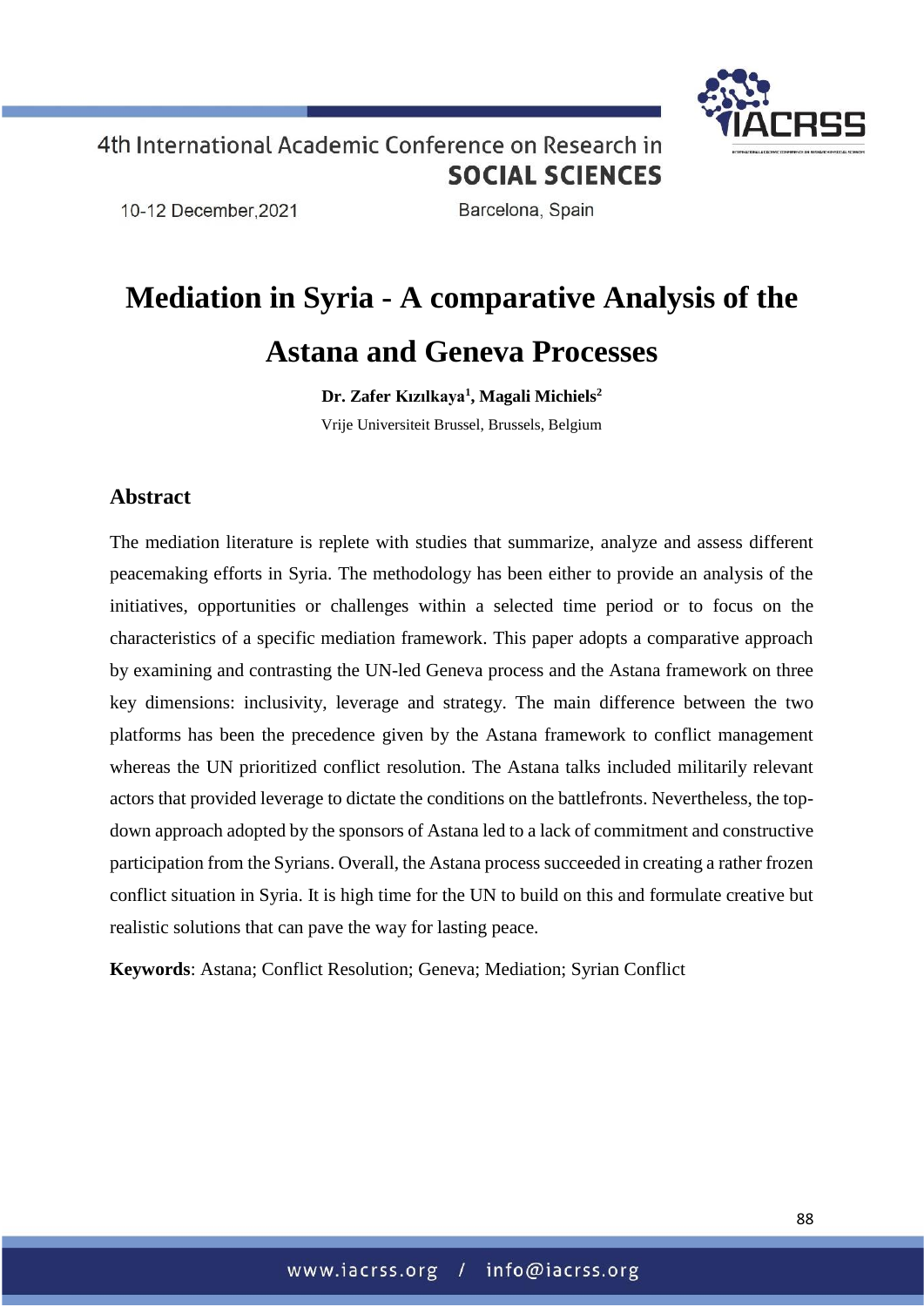

10-12 December.2021

Barcelona, Spain

### **Introduction**

The Syrian civil war entered its tenth year in March 2021. For more than a decade, the country has been torn between the government led by President Bashar al-Assad and numerous armed militias supported by different regional and global powers. The destruction and violence caused by the war, together with human rights violations by the regime and extremist groups like Daesh, have taken a high toll. The conflict is estimated to have caused nearly half a million battle-related deaths and resulted in the displacement of more than half of the Syrian pre-war population (Asseburg, 2020; International Crisis Group, 2019; Lundgren, 2019).

Conflict resolution attempts to prevent, contain, reduce or end the violence in Syria started from the very beginning of the conflict. To avert a security and humanitarian crisis, the Arab League proposed peace plans at the end of 2011 without achieving considerable success (Lundgren, 2019). Due to internal disagreement on the fate of Assad – which would become a thread throughout all successive mediation attempts – they called upon the United Nations (UN) to take over (Lundgren, 2015; 2016; 2019). Since 2012, four UN special envoys, i.e., the UN mediators, have been in charge of coordinating international efforts to find a peaceful solution to the Syrian crisis. On a parallel track, since 2017, Russia, Iran and Turkey have engaged the Astana process to manage the conflict in line with their own national security interests.

The mediation literature is replete with studies that summarize, analyse and assess different peace-making efforts in Syria. The methodology has been either to provide an analysis of the initiatives, opportunities or challenges within a selected time period (Lundgren, 2016; 2019), or to focus on the characteristics of a specific mediation framework (Hill 2015; Hinnebusch  $\&$ Zartman, 2016; Asseburg, 2018; Talukdar & Anas, 2018; Cengiz, 2020; Abboud, 2021) or to delve into certain terms/concepts that relate to the mediation theory – consent (Hellmüller, 2021), ceasefires (Sosnowski, 2020), inclusion of civil society (Helmüller & Zahar, 2019). This paper adopts a comparative approach by examining and contrasting the UN-led Geneva process and the Astana framework.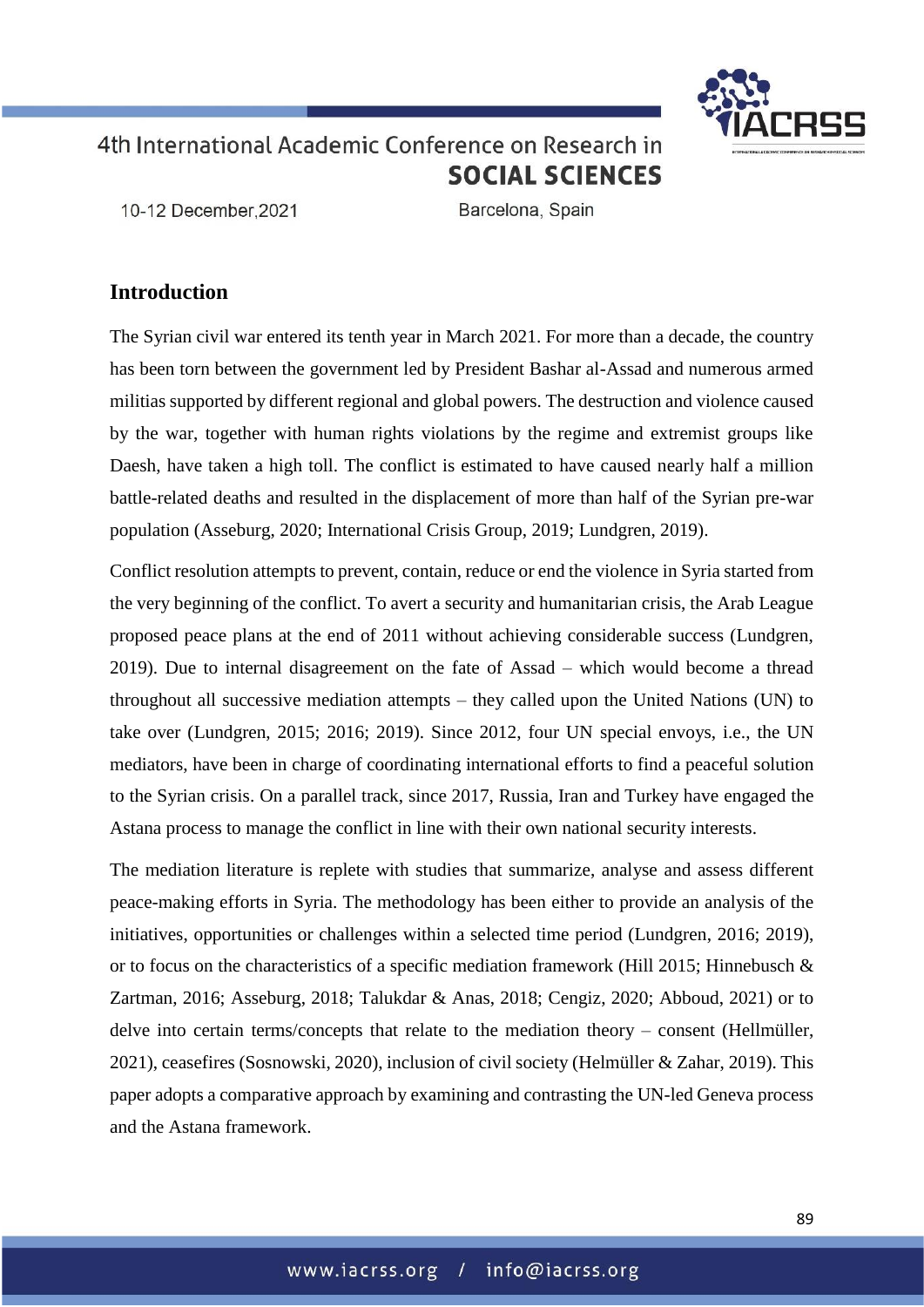10-12 December.2021

Barcelona, Spain

The UN mediators are guided by the Geneva Communiqué (United Nations General Assembly Security Council, 2012) and the UN Security Council Resolution 2254 (2015), which call for the cessation of violence, a political transition and the establishment of an inclusive government that would 'exercise full executive powers' (United Nations General Assembly Security Council, 2012 ). However, due to differentiating visions within the UNSC – in particular the US and Russia being at loggerheads on what a political transition in Syria should or would entail – no tangible progress has been made in realizing a 'Syrian-led and owned' political process (UN News, 2021a). As the room of manoeuvre for the UN mediators is essentially determined by the UNSC, the disagreement within that entity left them without any leverage to take coercive measures.

Unlike the UN-led Geneva process, the Astana framework has provided leverage in the mediation attempts primarily due to the military presence of the trio – Russia, Iran and Turkey – on the Syrian battlefield. Owing to this leverage, they were able to establish four de-escalation zones, provide relative stability in them and restrain the use of force by the conflicting sides (Lundgren, 2019). Nevertheless, the Astana process failed to achieve a durable peace in Syria and has been criticized by the international community for serving as a means to prolong the life of the Syrian regime (Asseburg, 2018; Lundgren, 2019; Interview Yüksel; Talukdar & Anas, 2018).

While no permanent solution has been found to the Syrian crisis, the mediation efforts achieved a certain level of success by enabling temporary ceasefires and providing conditions for the continuity of humanitarian assistance. Since 2019, the key negotiation platform has been the Constitutional Committee that is facilitated by the UN. The Committee consists of delegates representing the government, the opposition and the civil society as the third bloc. It aims to come up with a new constitution that is drafted by the Syrians. The sixth round of the negotiations of the Syrian Constitutional Committee was held in October 2021 without any agreement on the core principles or the way forward (UN News, 2021b).

The existence of two parallel tracks, Geneva and Astana, has been criticized by some for undermining and obstructing each other (Asseburg, 2018; Lundgren, 2019). Nevertheless, as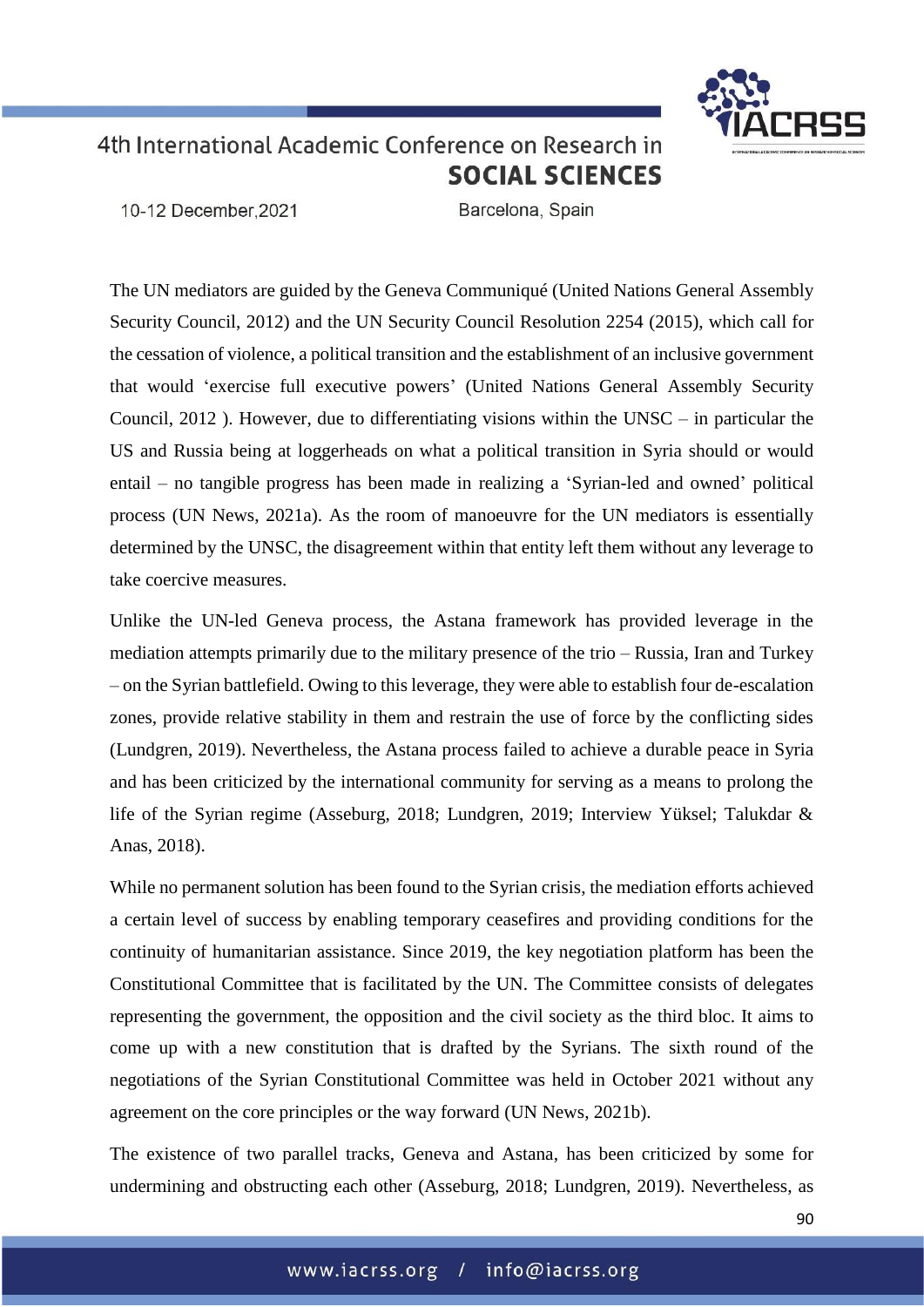10-12 December.2021

Barcelona, Spain

witnessed in the creation of the Constitutional Committee, which originated in the talks of the Astana trio and was then facilitated by the UN special envoy, the two processes have also contributed to paving the way for achieving some common objectives. To assess whether the Astana trio's efforts undermine or advance the UN efforts, this study looks into the differences between the two processes. The paper is centred around the research question: **'How does the Astana process differ from the Geneva process and what lessons could be drawn from the Astana example to improve the effectiveness of the UN mediation?'**

The paper is structured as follows. First, it explains the concept of mediation in peace studies and details the main characteristics of successful mediation. Then, it develops a framework to use in the comparison of the Astana and Geneva processes. Here, the study relies on and extends the current research which provides several criteria to measure the effectiveness of international conflict mediation, and then utilizes three major attributes: leverage, inclusivity and strategy. The paper concludes by highlighting the key challenges awaiting the international community in finding a durable solution to the Syrian conflict and reflects on the potential lessons provided by the contrasting experiences of Astana and Geneva.

Mediation in Peace Research

Mediation is a technique for settling conflict – from neighbour fights to interstate war – that has been in use for ages. Since the Cold War, it has become a more prominent feature of international conflict management (Asseburg, 2018; Butler, 2009). Exemplifying this is the significant increase in the budget of the UN Department of Political Affairs, which handles most of the UN mediation efforts (Lundgren, 2016). But how can we define mediation and what exactly are the principles of effective mediation that can guarantee or predict a successful outcome? Unfortunately, there are no definitive responses to these questions. On the concept of mediation, there is not a single definition that scholars can agree upon.

This paper relies on the definition of Bercovitch, Anagnoson and Wille that understands mediation as 'a form of conflict management where disputants seek the assistance of, or accept an offer of help from an individual, a group, state, or organization to settle their conflict or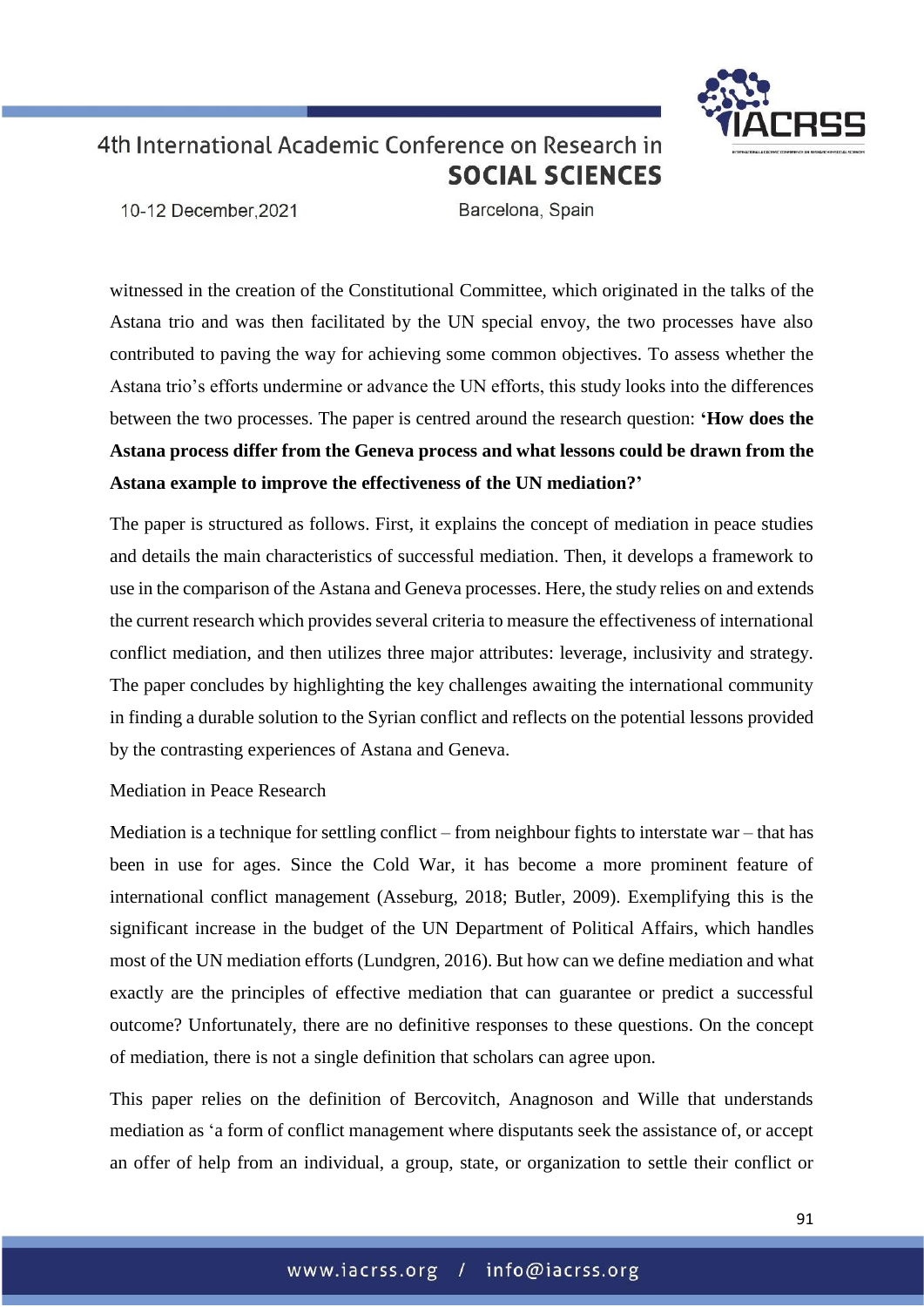

10-12 December.2021

Barcelona, Spain

resolve their differences without resorting to physical force' (1991, p. 8). Hence, mediation should be discerned from other forms of third-party involvement in conflicts because it does not rely on direct force and ideally demands the consent of the parties involved in the dispute (United Nations, 2012). It tries to come up with a solution that the conflicting parties cannot find on their own, by facilitating or improving communication (Kelman, 2007; Zartman, 1995a; Zartman & Touval, 2007). Mediation can take different forms depending on the mediator itself, the context of the conflict, the strategies deployed and the pre-set goals (Bercovitch, 1992).

Just as there is not one definition of mediation, there is not a single objective. One can distinguish between two broad strands: namely conflict management and conflict resolution. The first focuses on the cessation of violence, whereas the latter prioritizes finding political solutions that respond to the root causes of the conflict (Kelman, 2007; Bercovitch, 2011; Butler, 2009; Susskind & Babbit, 1992). Practically, without addressing the underlying problems that initiate violence, it is not easy to establish a durable peace. Strategies that concentrate on conflict management rather than conflict resolution risk creating protracted conflicts that last for generations (UN News, 2021c).

Most often, a peace agreement stipulates the cessation of violence and provides solutions for the roots of the conflict. Establishing such an agreement, however, is not an easy task. According to Zartman (1995b), it requires both a policy of recognition and a policy of dialogue adopted by the mediators: recognition in the sense that the conflicting parties need to recognize each other as legitimate actors to engage with each other, and a dialogue that seeks to address the root causes of the conflict.

Establishing a peace agreement is one thing, getting it implemented is another. A peace agreement might look very good on paper but when it is not applied on the ground or not adhered to, it is not very pertinent*.* This mostly happens in a complex and vulnerable context characterized by strong distrust and wariness among the warring parties. To make sure the conflicting parties do not resort to force again, the mediator must provide some guarantees to ensure adherence. These may involve the deployment of peacekeeping or third-party military troops or the enforcement of trade or economic sanctions (Bercovitch & Simpson, 2010).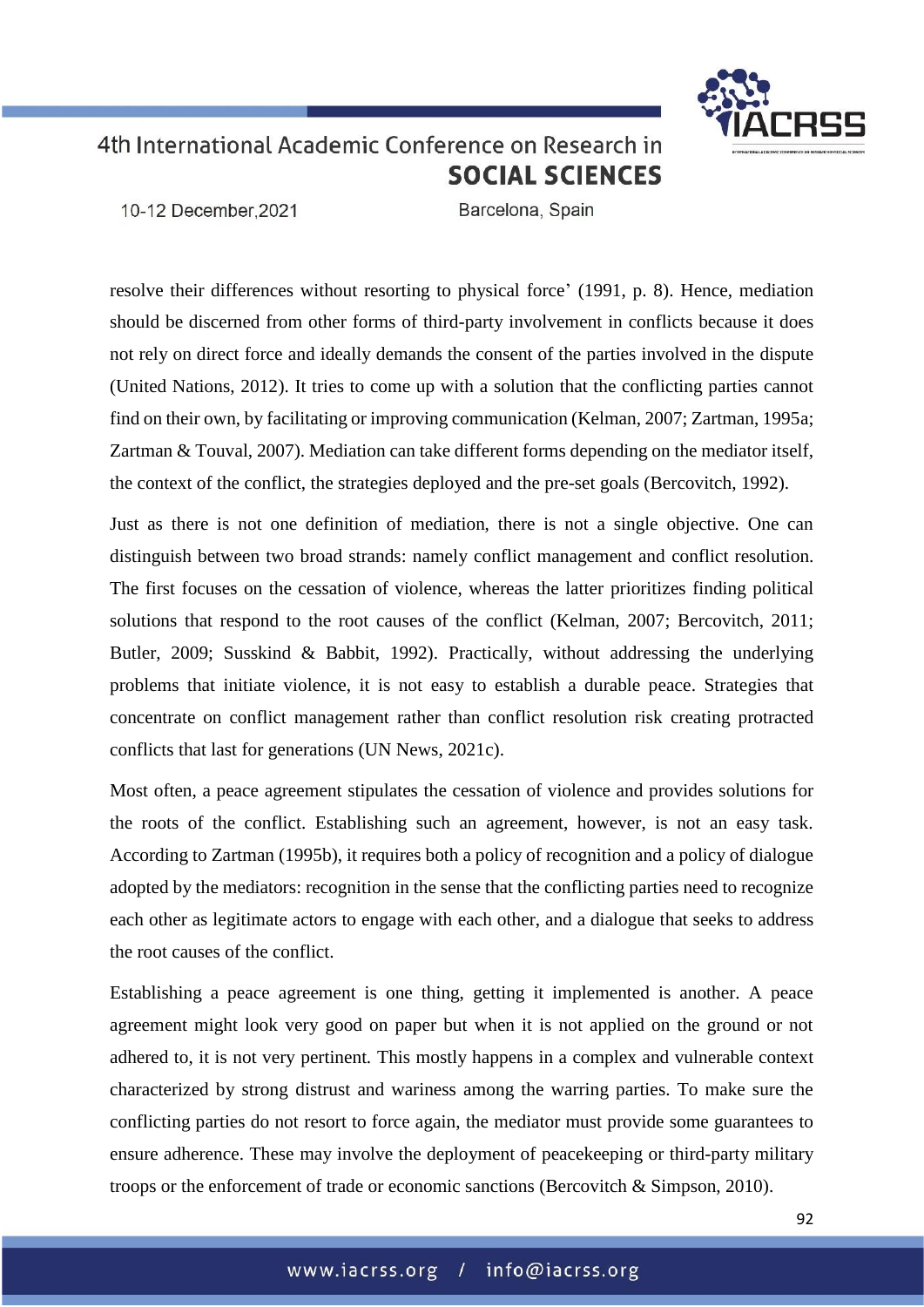

10-12 December.2021

Barcelona, Spain

Considering the difficulty in achieving peace agreements and implementing them, how can we ensure that conflict resolution attempts restrain or end violence; deal with the root causes of the disputes; and pave the way for a peaceful future? How can we make sure mediation can play a role in responding to these challenges by applying a sensible set of criteria? More importantly, what are the key attributes of successful mediation?

Conditions for Effective Mediation

The assessment on the success of any mediation attempt is related to the expectations and objectives associated with the particular mediation mission (Bercovitch, 2011). When a complete resolution is expected, a conflict settlement or the cessation of violence might be considered as a failure. Susskind and Babbitt (1992) identify successful mediation as the cessation of violence, coming to an agreement with all parties, the implementation of the agreement and improved relations among the previously warring parties. In reality, it would be complicated to achieve even one of these four elements. The mediator's success in realizing all or a combination of them, nonetheless, will reduce the likelihood of a relapse into violence and ensure the sustainability of post-conflict peace.

In the evaluation of international conflict mediation, different criteria have been offered or utilized by the international organizations and the scholars of the field. The *UN Guidance for Effective Mediation* (2012) lists the following fundamentals to ensure effectiveness in mediation: 'preparedness; consent; impartiality; inclusivity; national ownership; international law and normative frameworks – the mandate; coherence, coordination and complementarity of the mediation effort; and quality peace agreements'. Bercovitch (1991) identifies the contextual variables of 'the nature of the parties; the nature of the dispute; and the nature of the mediator' and adds the process variable of 'strategies of mediation' as the determinants of fruitful mediation. Mancini and Vericat (2016) assess the effectiveness of UN mediation in Libya, Syria and Yemen based on the five key challenges faced by the mediators: 'mandate; impartiality and inclusivity; entry and consent; strategy; and leverage'. The same five features are utilized by Hinnebusch and Zartman (2016) in their analysis of the UN mediation in Syria during the terms of the first two UN special envoys: Kofi Annan and Lakhdar Brahimi. This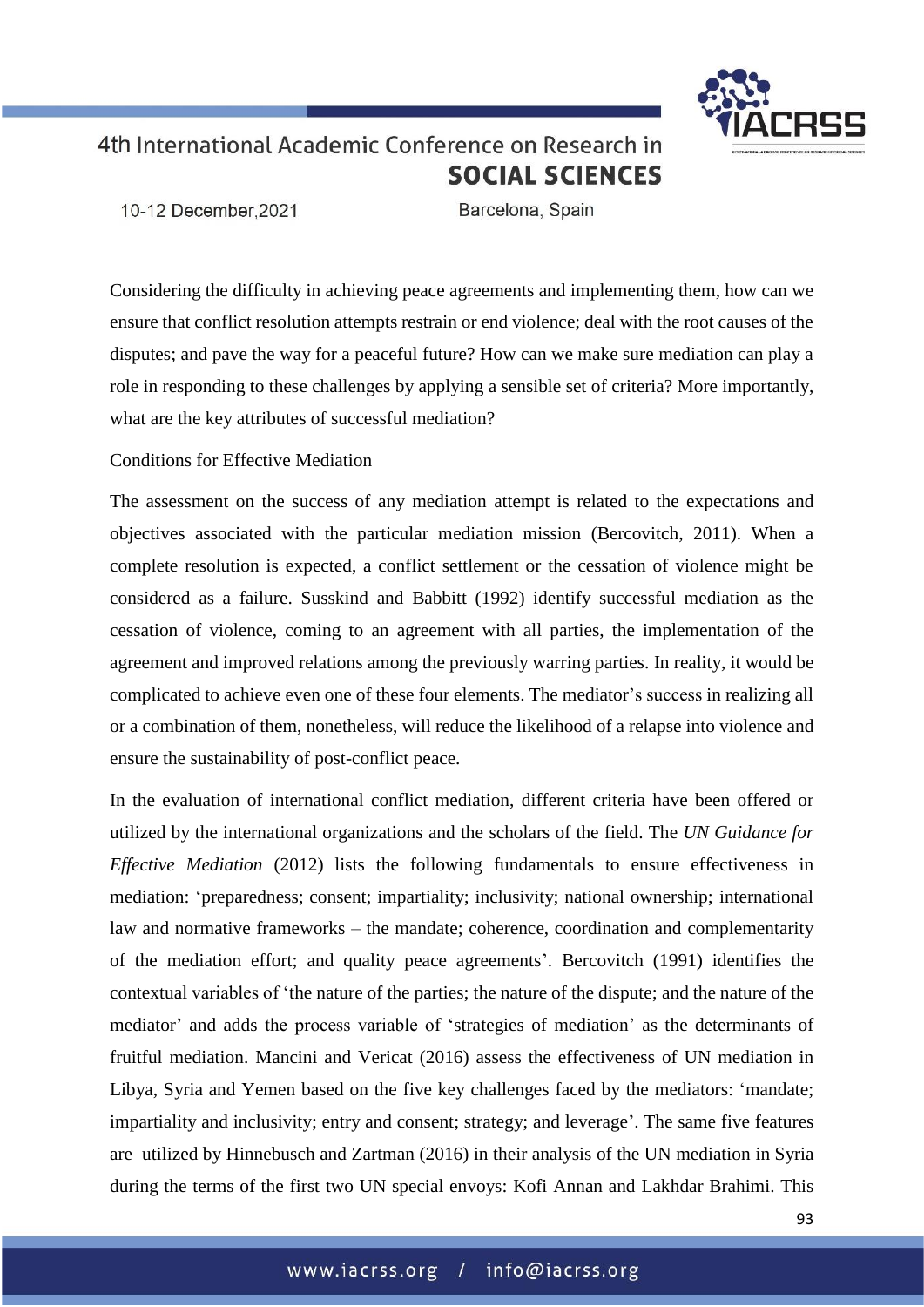

10-12 December.2021

Barcelona, Spain

paper builds on these dimensions, explores other factors such as the characteristics of the mediator, adds an analysis of the period under the leadership of the third and fourth UN envoys, Staffan de Mistura and Geir O. Pedersen, and examines the Astana process in comparison to the UN-led Geneva process.

The first attribute that affects mediation outcome is the **mandate** which embodies 'the power or authority to perform various acts or duties' given by the authorizing agency to the mediator (Nathan, 2018, p. 319). The mandate encompasses the goal of the mediating mission that has been set by the authorizing agency – and hence determines the room of manoeuvre of the mediator (United Nations, 2012; Hinnebusch & Zartman, 2016). The UNSC, for example, prescribes the mandate for UN mediators and indicates which decisions or steps taken by the mediator will be supported (Butler, 2009).

The second feature is the **strategy**. Deciding on a strategy entails deciding on which course of action to follow to achieve the prescribed goal in the mandate. The strategy of a mediator often aims at either the cessation of violence – to facilitate trust-building – or to reach a peace agreement, as a means to stop the violence (Hinnebusch & Zartman, 2016). The type of mediator – i.e., an individual, a state, or an international organization – may have an impact on the strategy adopted (Asseburg, 2018). A smaller state or organization will rely more on a bottom-up approach through establishing trust and enhancing the perceived impartiality at the local level. Big powers or organizations, on the other hand, will rely more on a top-down strategy by exerting international pressure (Asseburg, 2018).

The role of the mediator can also be examined under the dimension of strategy (Butler 2009). Zartman and Touval (1985) identify three distinct types of roles: communicator, formulator and manipulator, respectively ranging from passive to more active. The communicator role is concerned with facilitating communication through bringing parties together and planning interaction. A formulator goes further than this by controlling the information shared with the negotiating parties as well as the international media. A formulator is more active in redefining the situation by coming up with new solutions or formulations. The manipulator has the most active role as it entails a directive approach which leads the negotiations by filtering information

94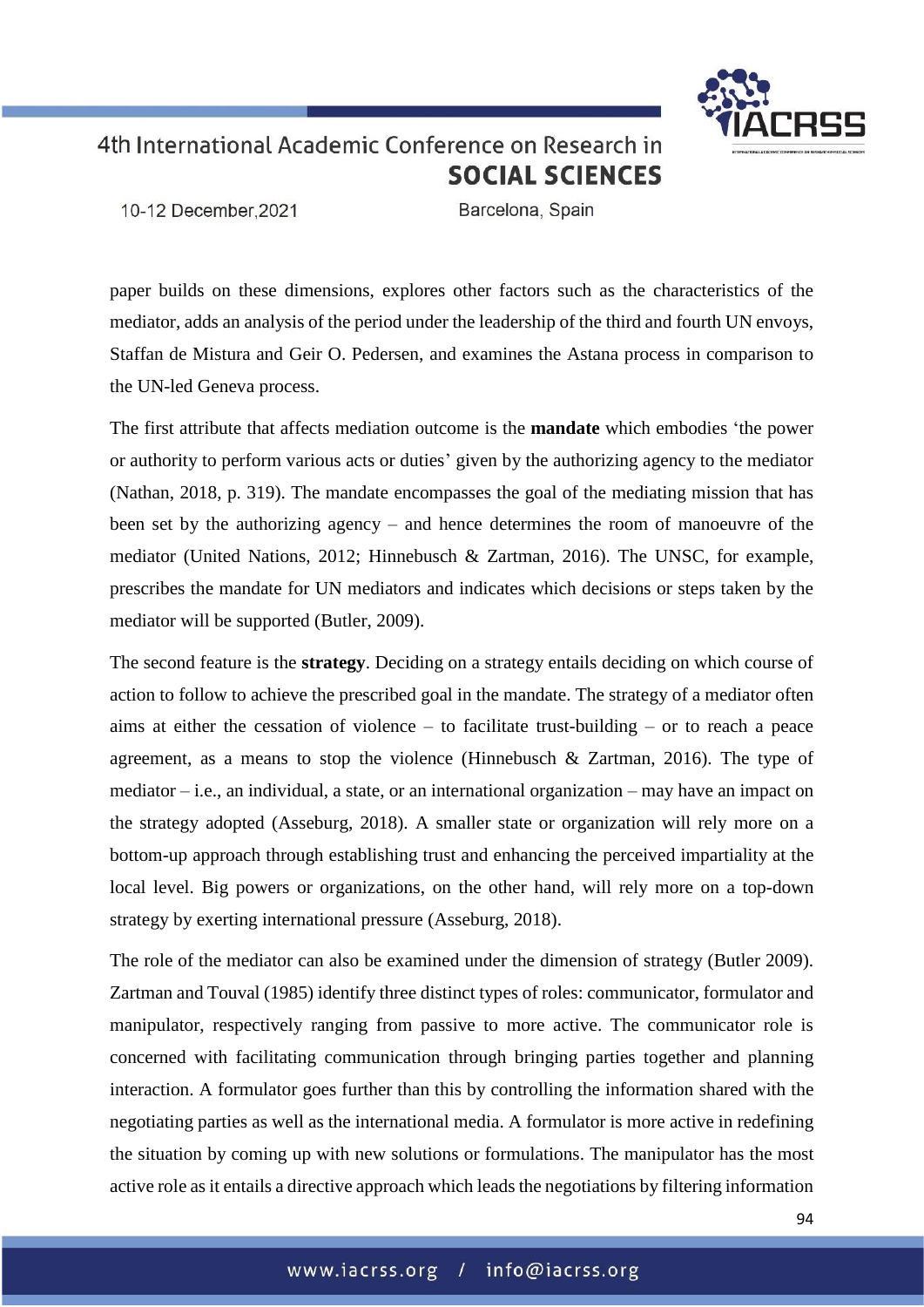10-12 December.2021

Barcelona, Spain

and making substantive suggestions to shape and change the expectations of the parties involved (Zartman & Touval, 1985).

The roles in mediation and hence the strategy employed by the mediating party are not limited to the above-mentioned three types. Bercovitch (2011) mentions additional roles such as the bearer of bad news, translator, educator, resource expander, agent of reality and scapegoat. The role of bearer of bad news, for example, can be implemented in a passive way by simply transferring the difficult messages between the sides, or can happen in an active manner in which the mediator filters information, chooses messages to deliver and exerts pressure (Perez, 1959). Serving as a scapegoat makes it possible to lower the tensions by diverting blame that would have gone to the other warring party and augments the chances for the continuation of the talks between the different sides (Polley, 1989).

The third dimension is the initiation of mediation, which points to the **timing of mediation** efforts and relates to the consent given by the conflicting parties (Bercovitch, 2011; Hinnebusch & Zartman, 2016). Bercovitch (2011) found that the ideal timing to initiate mediation is halfway through the lifecycle of a conflict. Zartman (1995a) mentions ripeness instead of timing. A conflict can be considered as 'ripe' when there is a mutually hurting stalemate that can be signalled by a bloody standoff leading to rising costs, the loss of foreign support, increasing foreign pressure, etc. This ripeness does not guarantee successful mediation, but it does guarantee an opening for a potential agreement to be established (Zartman, 1995a). A mutually hurting stalemate is seldom clearly perceived by the conflicting sides. Therefore, the mediator may need to raise awareness and convince the warring parties of the benefit of a peaceful mediated solution instead of a prolongation of violence that seeks an unrealizable one-sided victory (Zartman 1995a).

The decision to enter into negotiations and the consent or willingness to cooperate with the mediator increases the chances of achieving a more favourable outcome. Bercovitch (2011) found that mediation attempts were successful 62.3% of the time when mediation was requested as a voluntary process by both parties, whereas it was only successful 41.3% of the time when it was requested by only one party. Ideally, the mediator should seek a joint request/consent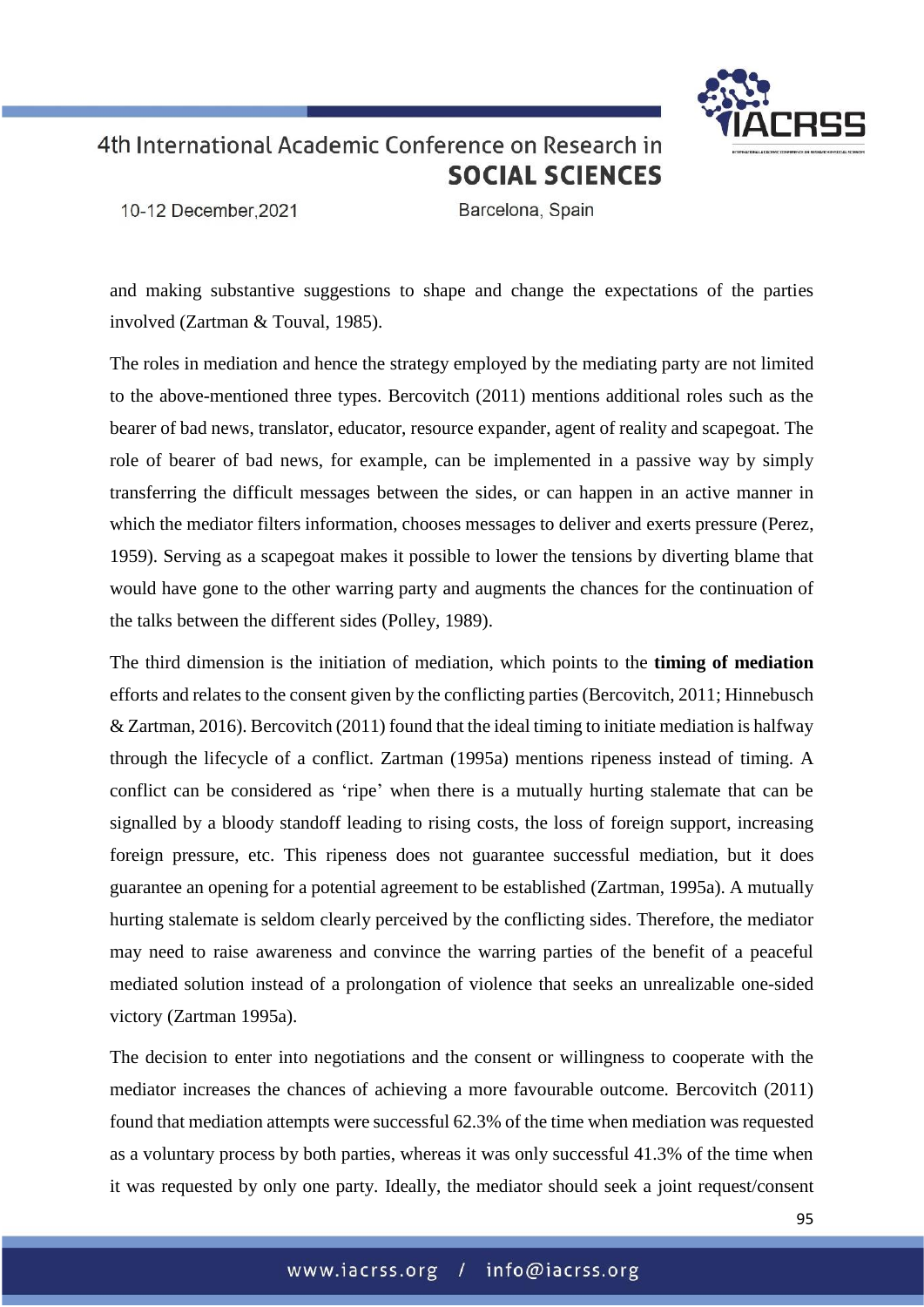

10-12 December.2021

Barcelona, Spain

from both conflicting parties before initiating mediation (Bercovitch, 2011; Zartman, 1995a). A joint request, however, rarely happens. To bring the different parties to the table, some external pressure might be necessary.

This external pressure in mediation is known as **leverage**, i.e., the fourth dimension, and is the means of power or persuasion of a mediator. Zartman and Touval (1985) indicate two sources of leverage: power or persuasion, corresponding with Nye's (2004) distinction between hard and soft power. Reid (2017) develops this further by renaming these two sources of leverage as capability leverage and credibility leverage.

Capability leverage is associated with the hard power or coercion the mediator could apply in order to 'alter the costs of non-agreement and expand the number of mutually acceptable alternatives to fighting' (Reid, 2017, p. 10). Credibility leverage, on the other hand, consists of three components: historical ties, cultural ties and offering post-agreement monitoring – and as such corresponds with soft power or persuasion (Reid, 2017). Capability leverage can contribute to short-term success by increasing the cost of non-compliance whereas credibility leverage alters the incentives for compliance and thereby may lead to a more durable peace (Reid, 2017). In addition, exercising capability leverage is often at odds with the perceived neutrality of a mediator and can lead to resentment or disengagement (Asseburg, 2018; Zartman & Touval, 1985). This can create perceptions of lacking in **impartiality,** the fifth key challenge that affects mediation outcome.

Being **impartial** implies being neutral or without having any stake in the continuation of violence. Yet, being impartial should not serve as a prerequisite for all mediation attempts. In some circumstances, having an appetite for involvement and an interest in mediation can increase the likelihood of success. It might increase the motivation and the commitment of the mediating party to the process and the outcome (Butler, 2009; Clayton & Gleditsch, 2014; Zartman & Touval, 1985). Reid (2017) confirms that biased mediators are more effective than unbiased ones. In civil wars, biased mediators can strengthen the position of the weakening side and enhance commitment to conflict resolution attempts. According to Svensson (2007), this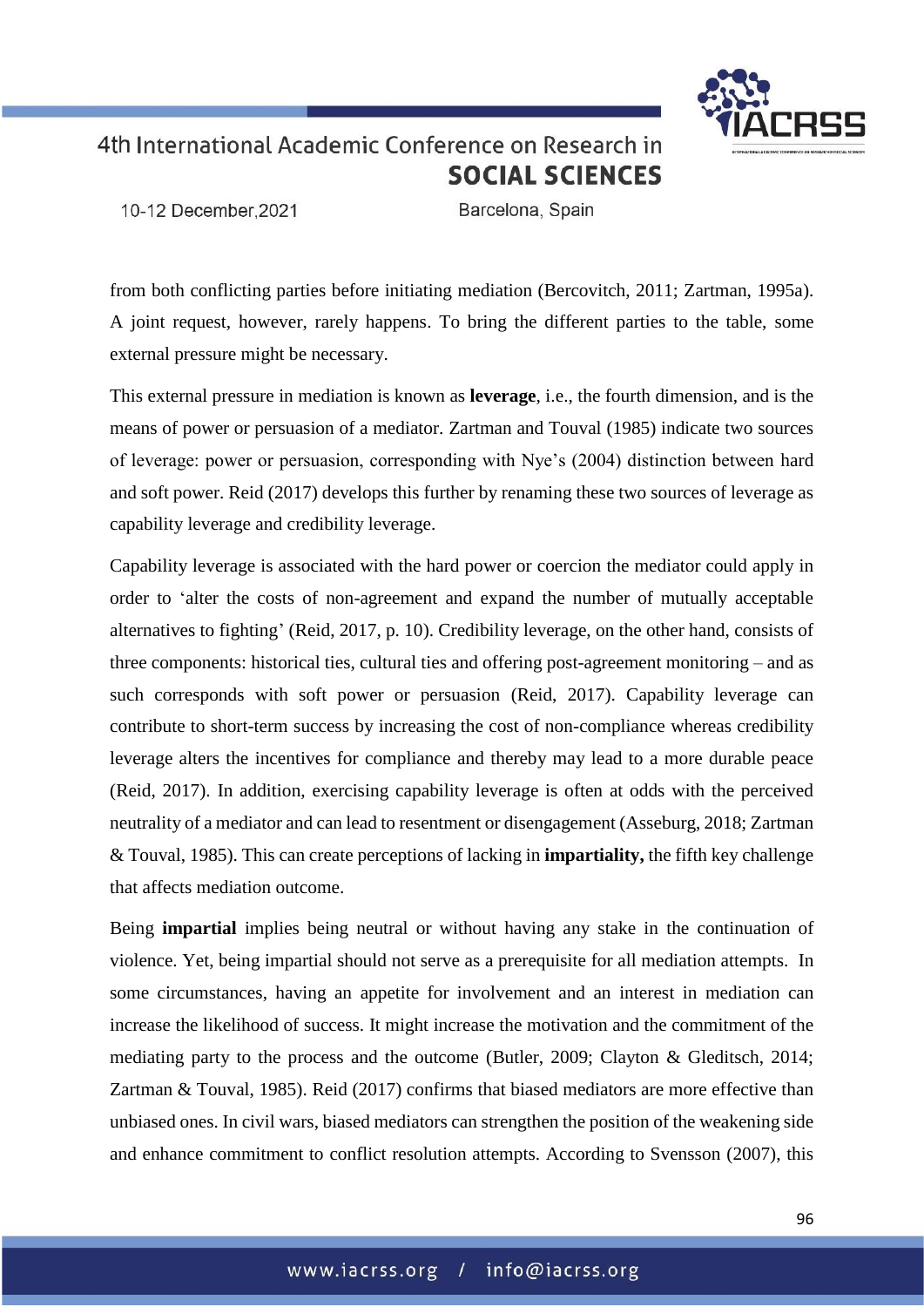

10-12 December.2021

Barcelona, Spain

has particularly been the case for mediations that favour the government side, whereas no similar impact is found in opposition- or rebel-biased mediations.

Independent of the inclination for or against a particular party or position, it is necessary for the mediator to demonstrate a level of perceived impartiality. In the end, the mediating party should generate an outcome that is acceptable to all sides of the conflict (Zartman & Touval, 1985). The mediator should prioritize managing the conflict or settling the disputes over realizing its own interests. By demonstrating technical impartiality, mediators can come up with solutions that are acceptable to all conflicting parties without leading to a definitive gain or victory for one of the sides (Butler, 2009).

**Inclusivity** is one other key factor that influences mediation outcome. It deals with the questions of who should be represented in and who should be excluded from the peace talks. The mediating party has a key role in decisions about representation at the negotiation tables, however, due to the highly internationalized nature of contemporary conflicts, unilateral decisions are increasingly becoming rare (United Nations General Assembly, 2012). The international organizations and the UNSC have a dominant position in the choices about inclusion. Likewise, regional powers and external patrons that have intervened and supported local parties in the conflict influence the setup at the negotiation tables (Asseburg, 2018; Hinnebusch & Zartman, 2016; Zartman, 1995b).

The scholarly debate is inconclusive on which kind of actors should be involved for concluding peaceful solutions. Some argue for only including a limited set of local actors since having too many actors with diverging interests may lead to an impasse at the negotiation tables (Asseburg, 2018; Bercovitch, 2005). By contrast, others contend that inclusive mediation has a higher likelihood of success (Zartman, 1995b; Cengiz, 2020). An inclusive process is believed to have higher chances of identifying and addressing the root causes of the conflict and satisfying the demands of all segments of the population that is affected by the violence (United Nations General Assembly, 2012).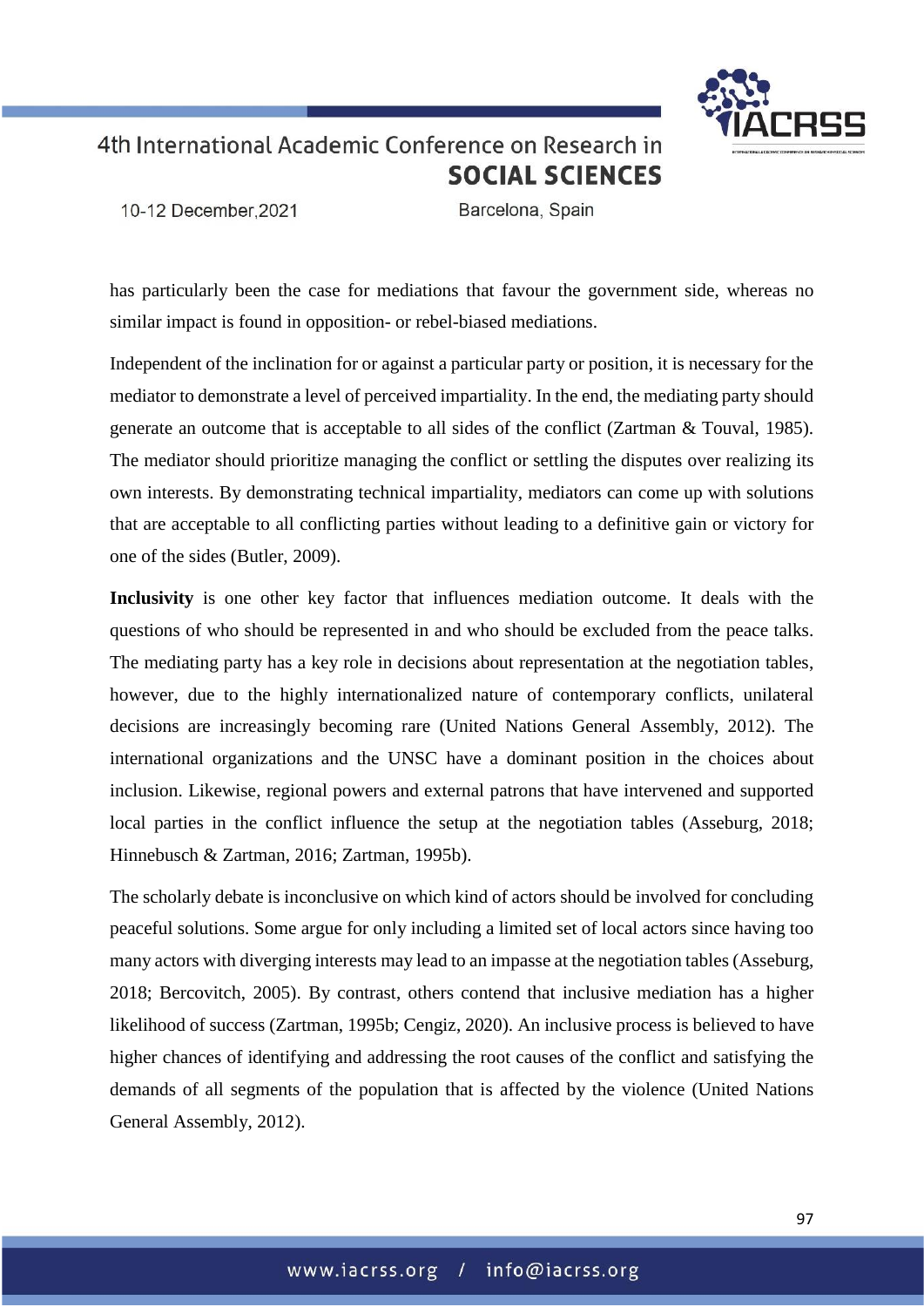10-12 December.2021

Barcelona, Spain

A critical challenge for inclusion is to decide which local actors to invite to the negotiations. Military strength or relevance is an important determinant since the mediation process is highly influenced by the realities on the battle fronts (Asseburg, 2018; Hinnebusch & Zartman, 2016; Lundgren, 2016). Yet, judgements based solely on military strength can be misleading and unfair. They could signal that violence pays off and risk ruling out major stakeholders without weapons. Moreover, the groups that take up arms do not necessarily prioritize responding to the legitimate claims or needs of the wider population. The involvement of civil society is therefore crucial. It provides the internal legitimacy by representing a broader section of the population, which often leads to the international legitimacy of the mediation process itself (United Nations General Assembly, 2012).

The rise of extremist or terrorist groups is also complicating the decisions on inclusion. The international community mostly holds on to its policy of non-engagement with radical or terrorist groups even though they are often relevant military actors. Their exclusion from negotiations has the potential to produce resentment and resistance against any established peace agreement or ceasefire (Asseburg, 2018; Simons, 2021; Zartman, 1995b).

In addition to the above-mentioned six important dimensions that determine the success of mediation, other parameters such as conflict intensity; disunity within the opposition; the ethnic, sectarian or religious identities of the conflicting parties; and the conflict issues or incompatibilities play a determinant role in the success of the mediation processes and outcomes (Bercovitch, 2011; Clayton & Gleditsch, 2014). Nevertheless, as Clayton and Gleditsch contend, 'peace agreements are often attributed to the tireless efforts of diligent mediators […] rather than the structural conditions that facilitated the onset of the process' (2014, p. 279). Structural factors might shape the willingness to participate in mediation but the personality and the skills of the mediating party as well as the strategy and resources it utilizes play a vital role in influencing mediation outcomes (Clayton & Gleditsch, 2014).

This brings us a final dimension to assess mediation efforts: the **mediator itself**. The mediator must have a certain set of skills and commitment to ensure effective mediation (Zartman, 1995b). In addition to knowledge about conflict and an ability to comprehend the positions of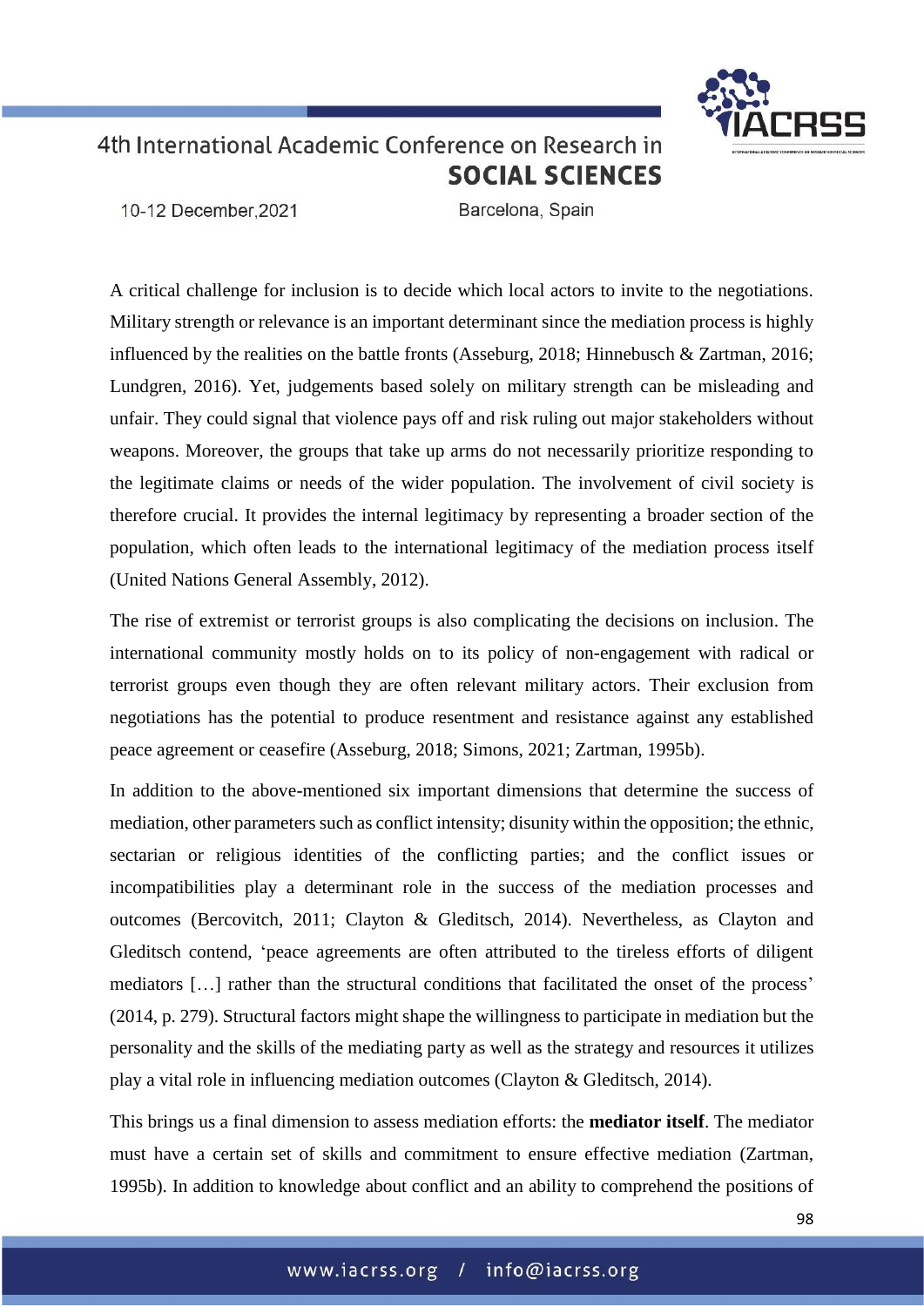10-12 December.2021

Barcelona, Spain

the main antagonists, several other attributes are identified as ideal for a mediator to possess such as active listening; communication and procedural skills; intelligence; a sense of humour; trust; credibility; and crisis management skills (Wehr, 1979; Bercovitch, 1991; Bercovitch & Houston, 2011). Bercovitch (2011) highlights the importance of a mediator's rank as he argues that the higher the rank, the more potential leverage a mediator can exert. While all these attributes are important, what ultimately influence the success or failure of a particular mediation attempt are the conflicting parties' acceptance of mediation and their commitment to reaching an agreement (United Nations, 2012).

### Mediation in the Syrian Crisis

The Syrian civil war proved to be an extremely difficult conflict to mediate: a fractured opposition with leaders in exile, highly internationalized characteristics of the conflict with the armed intervention of several regional and global powers, and the deepening sectarian divides which have impeded constructive talks between the warring sides (Lundgren, 2015; Asseburg, 2018). The original peace initiative of the Arab League did not last long. At present, the diplomatic track to resolve the Syrian crisis follows two major paths: one led by the UN and the other by the trio of Russia, Iran and Turkey.

The **Geneva** process is the name for all the UN-mediation attempts since 2012. Initially, due to the antagonism against the Syrian regime shared by the Western and Arab countries as well as Turkey, the peace talks dictated one essential condition: the removal of Bashar al-Assad, the Syrian President. Despite his reputation as a skilled and experienced diplomat, Kofi Annan, the first UN mediator, was viewed by the Syrian government as impartial. What contributed more to the distrust of the pro-regime camp was the non-inclusion of Iran in the Geneva peace negotiations.

Additionally, the conflict was not yet considered ripe when Annan started his mediation efforts in February 2012. As a matter of fact, a mutually hurting stalemate has never fully occurred during the civil war. The Syrian regime maintained its position to view all opposition as terrorists that needed to be defeated. When Damascus lacked the resources to fight, it received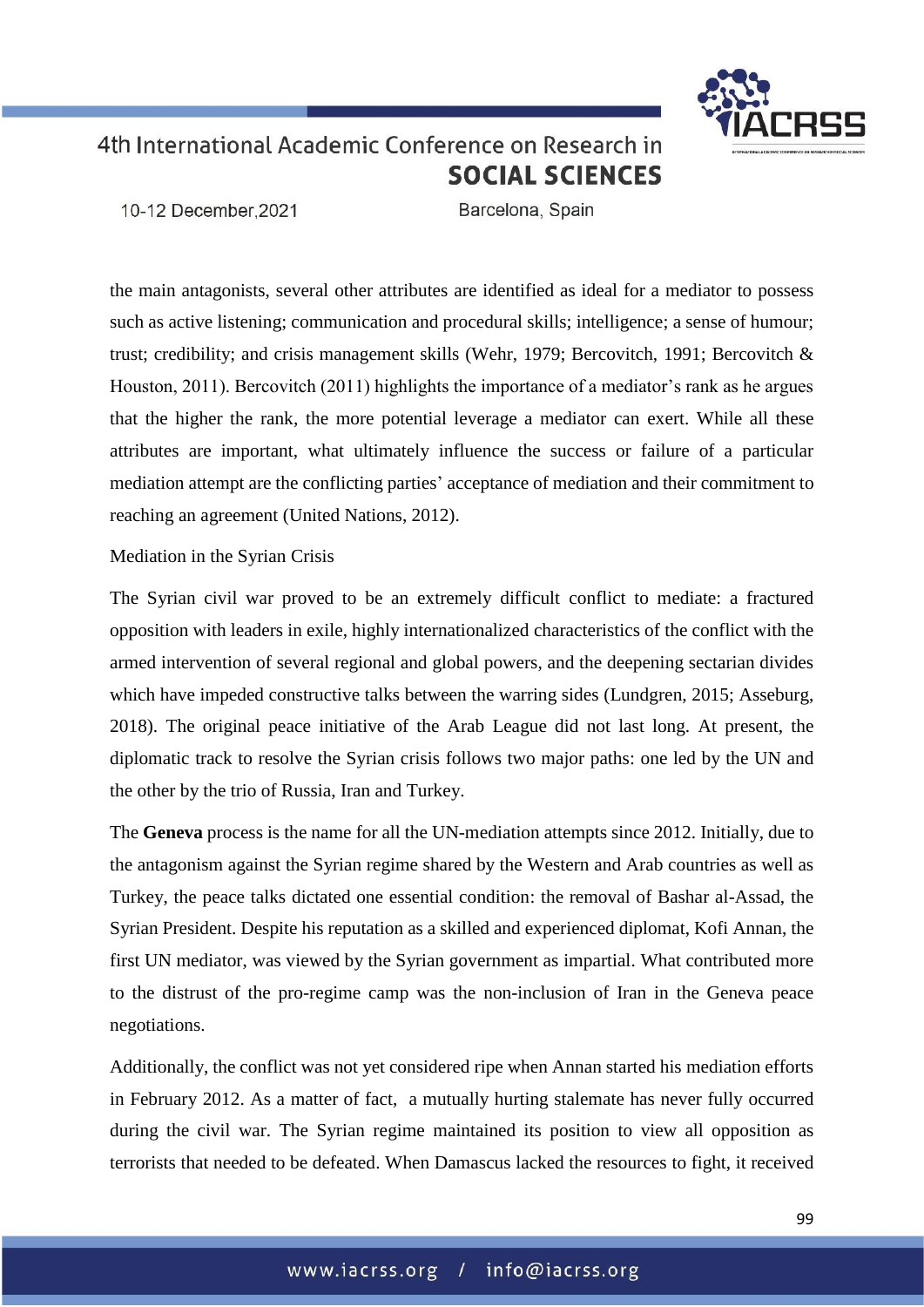10-12 December.2021

Barcelona, Spain

support from Russia, Iran and Hezbollah. The opposition, on the other hand, has long insisted on the removal of Assad and on the fulfilment of a political transition. It held onto optimism around a military victory (Hinnebusch & Zartman, 2016). The UN's strategy especially during the terms of the second and third special envoys, Brahimi and de Mistura, focused on ripening perceptions of a mutually hurting stalemate, but to no avail. Both envoys also tried to enforce some leverage by trying to create unity in the international community and specifically between the US and Russia (Hinnebusch & Zartman, 2016). Nevertheless, these efforts made little progress, resulting in the resignation of both Brahimi and de Mistura, following in the footsteps of the former UN mediator, Kofi Annan.

Following its heavy military involvement in the Syrian conflict after September 2015, Russia initiated the parallel track of **Astana** – together with the two other major armed actors, Iran and Turkey – because of its dissatisfaction with the UN process and its willingness to lead the diplomatic efforts. Initially, the Astana process focused primarily on establishing ceasefires and resolving the disputes on the battleground. Increasingly, it became a political platform that tried to bring together the regime and selected opposition groups. Ankara's support for the process has curtailed the doubts and distrust among the Syrian opposition towards the pro-regime camp, Russia and Iran in particular. Despite the criticism about contradicting or derailing the Geneva process, the Astana trio insist on the fact that they are guided by the same UN documents, i.e., the Geneva Communiqué and the UNSC Resolution 2254.

How exactly does the Astana process differ from the UN-led mediation framework? In what ways has it produced more concrete, favourable or unfavourable results in resolving the conflict or settling the disputes? Among the seven criteria listed in the literature review, **inclusivity, leverage and strategy** have been the most significant factors that created differences in the processes and outcome of the Geneva and Astana frameworks. The impacts of **mandate and the mediator characteristics** have become visible in the capability leverage and strategies of the mediators whereas the attribute of **impartiality** has been linked to the credibility leverage enjoyed by the mediators. The two negotiation tracks have not differed significantly in terms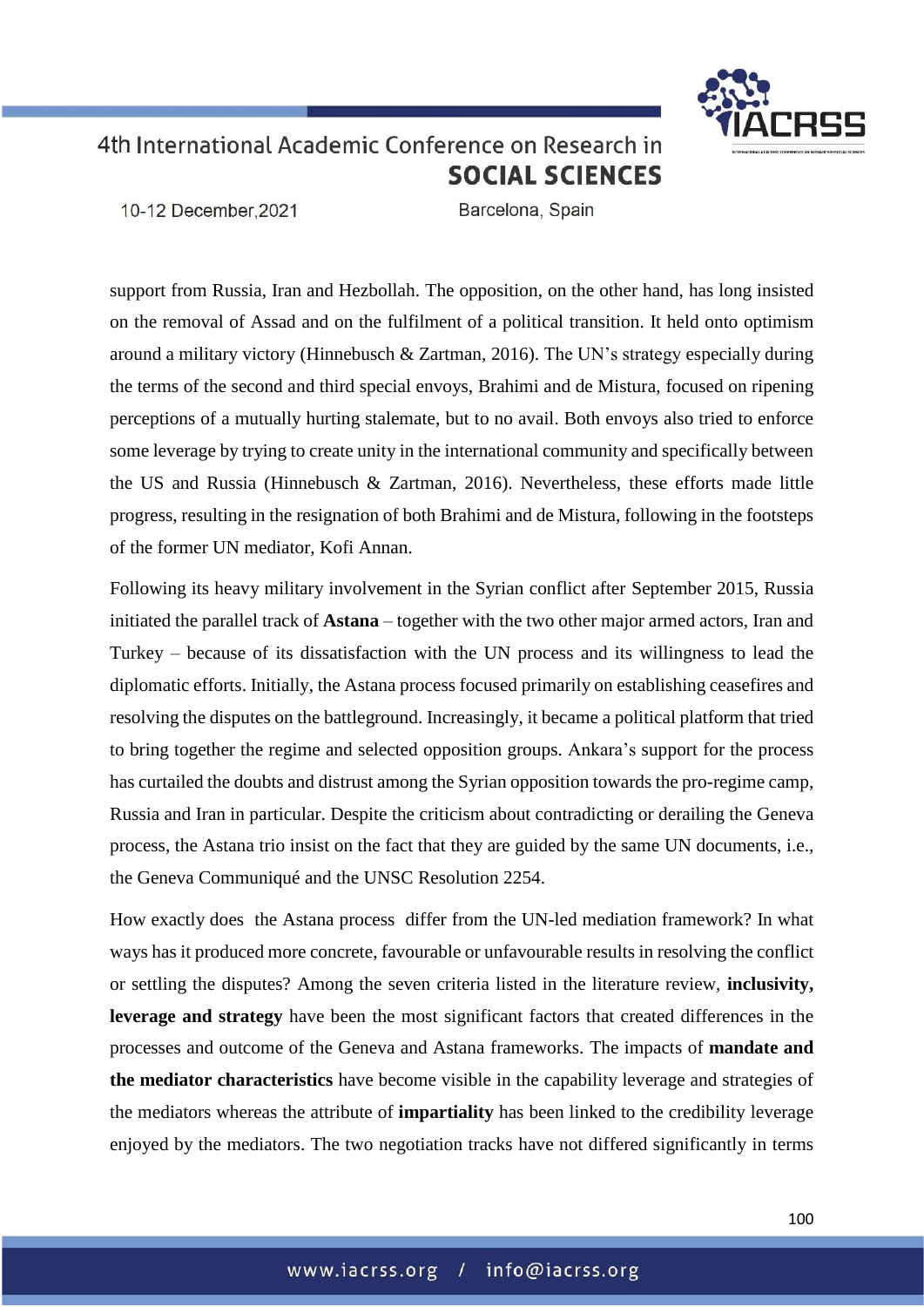

10-12 December.2021

Barcelona, Spain

of the **ripeness of the conditions** as well as the consent voluntarily given by the negotiating parties to the mediators.

In the Geneva and Astana peace initiatives, different actors are represented at the diplomatic tables, creating differences on **inclusivity.** As Astana is organized by the three most relevant external military actors, they are able to exert **leverage** on the conflicting parties. The UN mediation, on the other side, has only a limited UNSC mandate, restricting the leverage that can be employed by the mediators. Lastly, **strategies** adopted in the two mediation platforms are not the same. The Geneva process has focused more on the political issues and has sought to address the root causes of the conflict whereas the Astana process has prioritized conflict management by creating de-escalation areas and security zones.

### Inclusivity

Inclusivity is all about who gets to sit at the negotiation table. Ideally, the mediator who is assigned to find a peaceful solution should determine who needs to be included or excluded. In reality, however, this is prone to political cherry-picking, interference from third parties and reconcilement of interests (United Nations General Assembly, 2012). It is critical for the mediating party to involve relevant local, regional and international actors without overloading the process and complicating decision making. Research has suggested that a higher inclusivity has a higher probability of success (Cengiz, 2020). Yet, a higher inclusivity brings the challenge of reconciling divergent interests, restraining possible spoilers, and demonstrating creativity in the formulation of common principles or positions that actors at three different levels can agree on: international, regional and local (Bercovitch, 2005).

### The International Level

In the Syrian conflict, the organizing actor of the Geneva process, the UN, receives its mandate from the UNSC. Despite the presence of regime supporters Russia and China in the UNSC, the Geneva process is predominantly perceived as a Western-led process (Asseburg, 2018). Basing their political propaganda on anti-Westernism, challenging the dominance of the West in international diplomacy and more importantly, realizing the ineffectiveness of the Western-led

101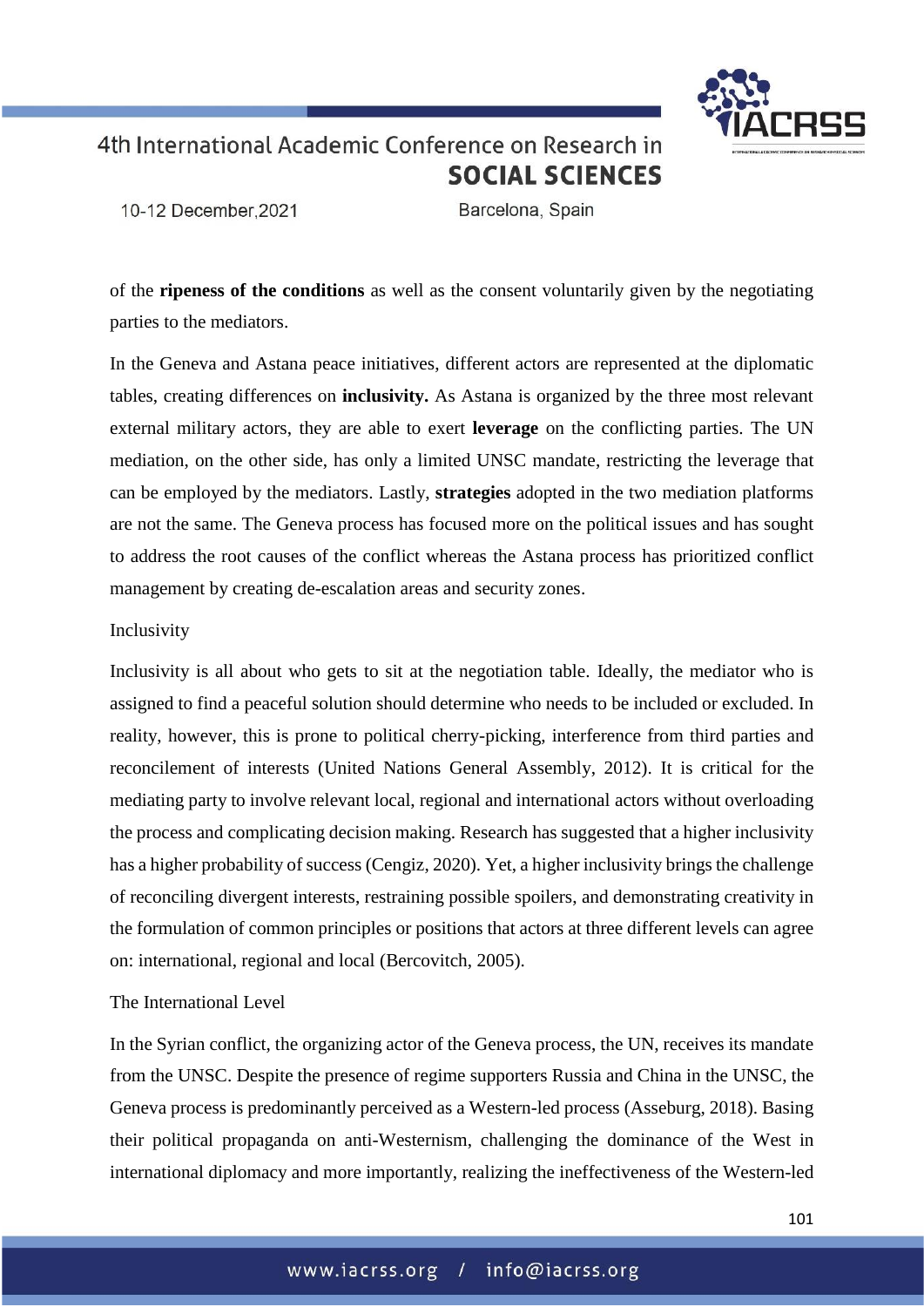

10-12 December.2021

Barcelona, Spain

efforts in dealing with the Syrian crisis, Russia, Iran and Turkey started and pursued their own diplomatic track, the Astana process, in 2017.

Despite the trio's denial of having ulterior motives, the Astana framework has largely been considered as a way for Moscow to circumvent the UN and the US in steering the political process in Syria (Asseburg, 2018; Cengiz, 2020; Lundgren, 2019; Simons, 2021; Talukdar & Anas, 2018; Thépaut, 2020). To address criticism on this topic, Russia extended the invitation to the US and the UN. The US has participated in an observer status, the UN mediators have been represented, and they have consulted the organizing actors both separately and collectively (Lundgren, 2019). Moreover, the Astana process has confirmed its commitment to the Geneva Communiqué and UNSC Resolution 2254, the guiding documents for UN mediation, to enhance a 'Syrian-led and Syrian-owned' political transition (United Nations General Assembly of the Security Council, 2012; Cengiz, 2020; Talukdar & Anas, 2018).

At the international level, the Astana framework was more effective in satisfying the demands of the key conflicting parties and stakeholders. From the opposition's angle, lacking the required Western support to defeat Assad, Astana gave them a chance to remain relevant despite the military losses. On the side of Damascus, the process created an opportunity to reclaim credibility in the eyes of the international community and to demonstrate its willingness to become part of a political solution. Finally, in the view of guarantors, the trio, Astana provided the means to increase leverage, strengthen their position at the negotiation table and to prove to the international community that they were the only ones who could curtail the violence in Syria (Cengiz, 2020).

### The Regional Level

If military relevance would be the criterium to decide who gets to participate in mediation, the Astana process would score better theoretically than the process of Geneva. Initially, Iran, a key supporter of the regime, was excluded from the Geneva talks, as was Saudi Arabia, a leading funder of the armed opposition. Being a close ally of the Syrian regime and exerting significant influence on decision making in Damascus, Iran had no incentive to comply with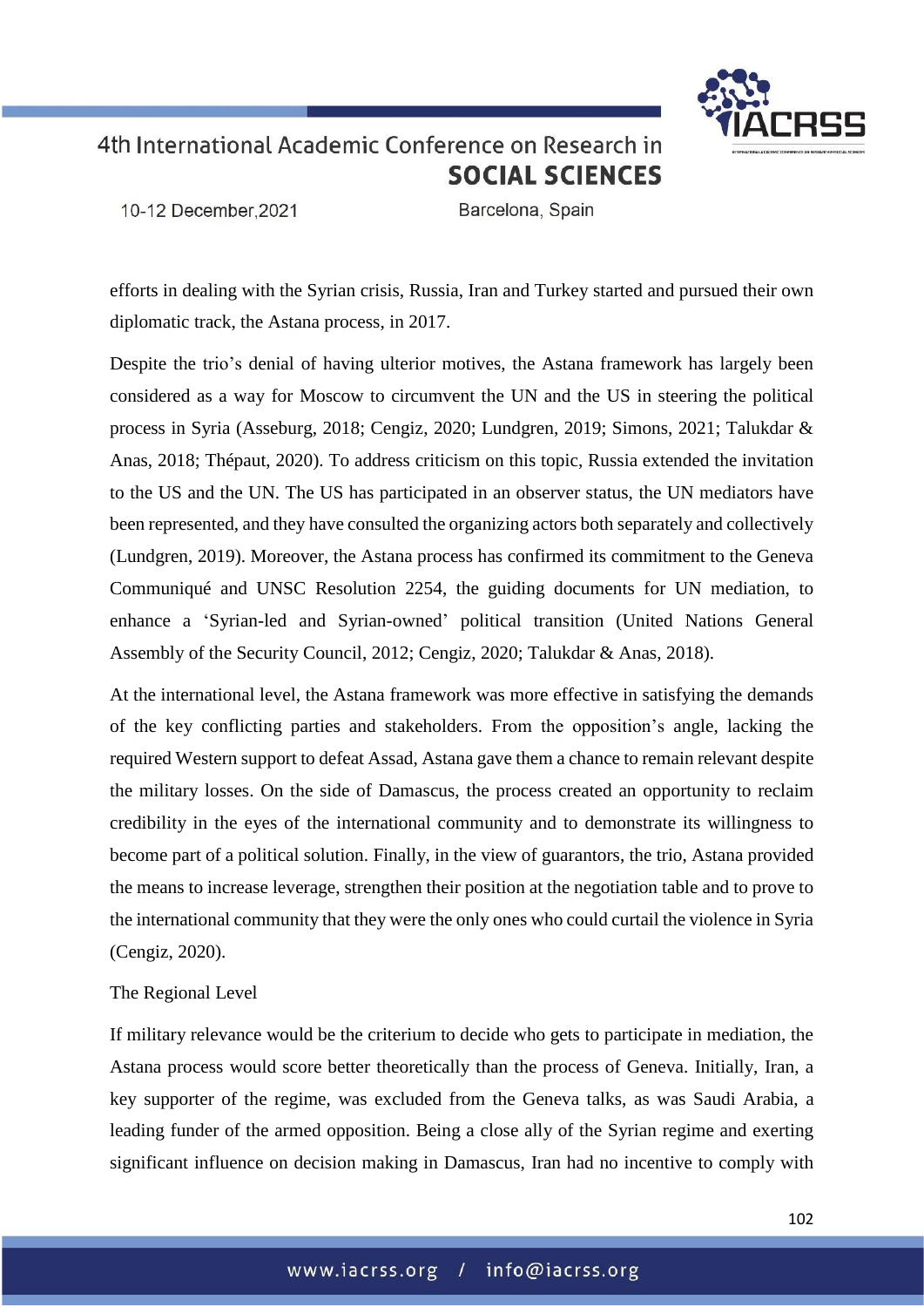10-12 December.2021

Barcelona, Spain

something that it did not work on or agree with (Asseburg, 2018; Hinnebusch & Zartman, 2016; Lundgren, 2016). Recognizing the mistake in the exclusion of a crucial regional actor, the UN eventually invited Iran to the Geneva talks and opened up room for the inclusion of Saudi Arabia, which had been linked to Iran's exclusion in the first place.

In its selection concerning involvement of regional actors, Russia considered military relevance and boots on the ground as the primary condition in the Astana framework. By inviting both Tehran and Ankara, Moscow aspired to reflect an image of a neutral mediating party despite its strong support in favour of the Syrian regime. It was in Russia's interest to portray its efforts as having all the good intention to balance the demands from the two major conflicting parties, the regime and the opposition. Instead of directly engaging with the conflicting parties, Moscow preferred a framework that put Tehran and Ankara at the negotiating table. Together with Hezbollah, Iran played a critical role in keeping Assad in power. Inviting Turkey and giving it a crucial role ensured the participation of a broader camp of oppositional armed groups and caused the mediation process to be perceived as less biased (Cengiz, 2020; Dalay, 2021). It also enabled Russia to delegate all the troubles to Turkey concerning the necessity to deal with the radical groups in north-western Syria.

### The Local Level

Including the relevant parties at the local level proved difficult due to the fragmentation of the opposition, a lack of civil society representation and the existence of several terrorist organizations. Additionally, an initial problem of the UN-led mediation was the inability to include government representatives in the negotiations due to international community's initial insistence on a political transition. In the Astana process, the regime was evidently included from the start and the opposition increasingly became more united with Turkey's enhanced role in becoming the opposition's main patron.

Within the framework of the Geneva process, UN mediators tried different strategies to respond to the fractured nature of the Syrian opposition. They encouraged the establishment of umbrella organizations for the opposition to channel their demands through, such as the National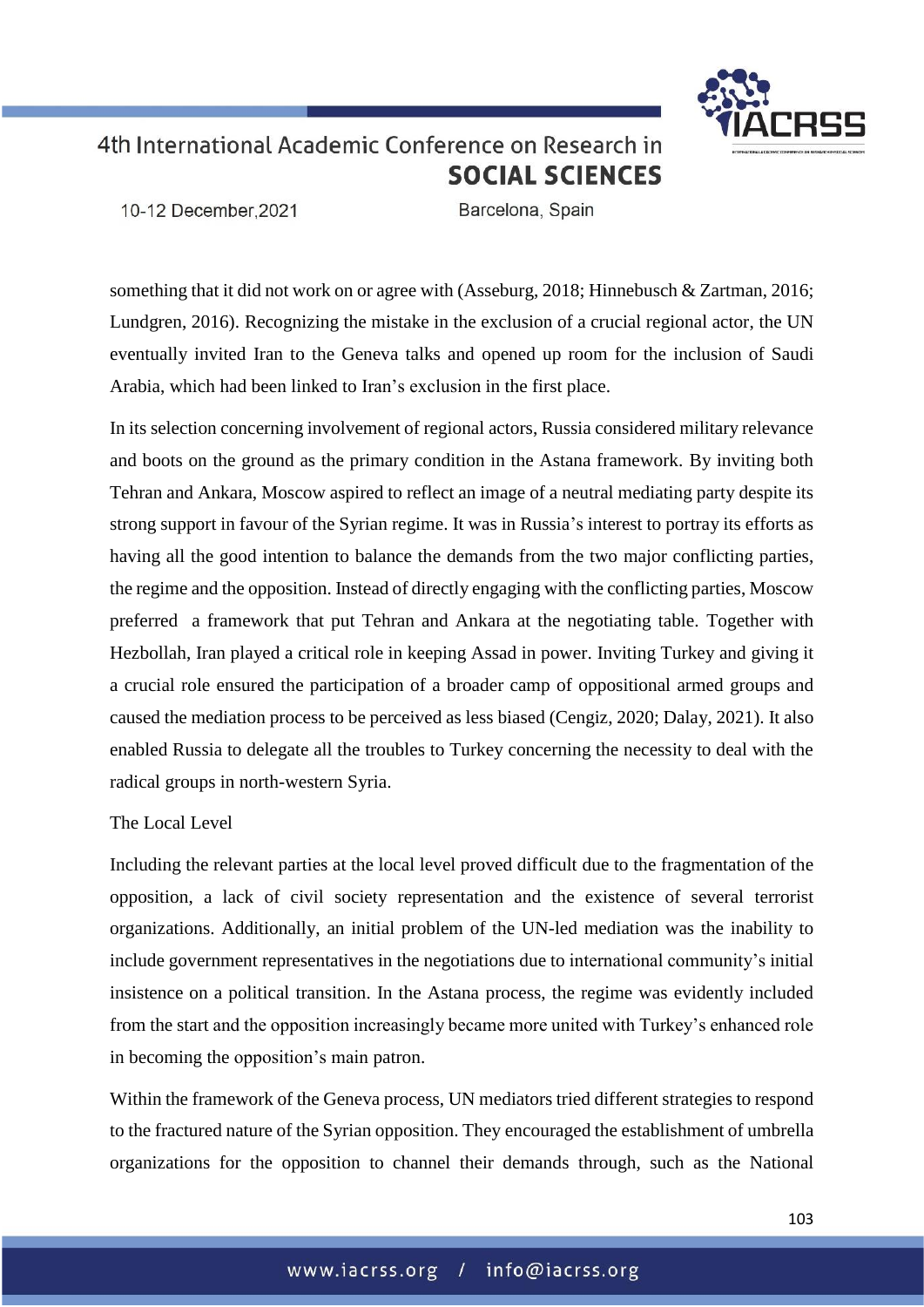10-12 December.2021

Barcelona, Spain

Coalition of Syrian Revolutionary and Opposition Forces (SNC) and the High Negotiations Committee (HNC). While these organizations usually received legitimacy from abroad, they did not have much relevance among the Syrian population (Cengiz, 2020; Hinnebusch & Zartman, 2016). They were composed of leaders who lived abroad and thus were not representative of the armed groups that continued fighting on Syrian soil. Moreover, there was a hesitation on the UN side about including Salafist groups that were not labelled as terrorists but were approached with caution due to their fundamentalist religious views.

The Astana process, on the other side, prioritized military relevance when it came to representation of the opposition. In the view of Cengiz, Astana managed to 'bring together the oppositional figures fighting on the ground, rather than actors from outside the area who are detached from the realities on the ground' (2020, p. 11). In the later stages of the civil war and particularly after its first military intervention on Syrian soil in August 2016, Ankara became the main actor in organizing both the political and the military structure of the Syrian opposition, hence its inclusion in the Astana talks. Moreover, the Astana framework has enjoyed a wider participation and involved key actors among the armed opposition – including the militarily important Salafist groups such as Ahrar al-Sham and Jaish al-Islam (Stepanova, 2018; Lundgren, 2019).

In both Geneva and Astana, a major problem was the definition of terrorism and decisions of the inclusion or exclusion of selected armed groups that were labelled as terrorists by one or more actors. There was not much controversy about the exclusion of internationally recognized terrorist groups such as Daesh or Al-Nusra. A challenge was dealing with the offspring of Al-Nusra, Hayat Tahrir al-Sham, which broke its alliance with Al-Qaeda. The Astana process delegated to Turkey the mission to deal with and deradicalize this group. On the other side, the West – the US in particular – has started reconsidering its approach to grapple with this strongest rebel group of the Idlib province (Khalifa & Bonsey, 2021).

Concerning the other groups that are not universally accepted as terrorists, who falls under the label of terrorist is controversial and arbitrary (Lundgren, 2019). The regime, on the one side of the pendulum, considers all oppositional groupings as terrorists, creating doubts about its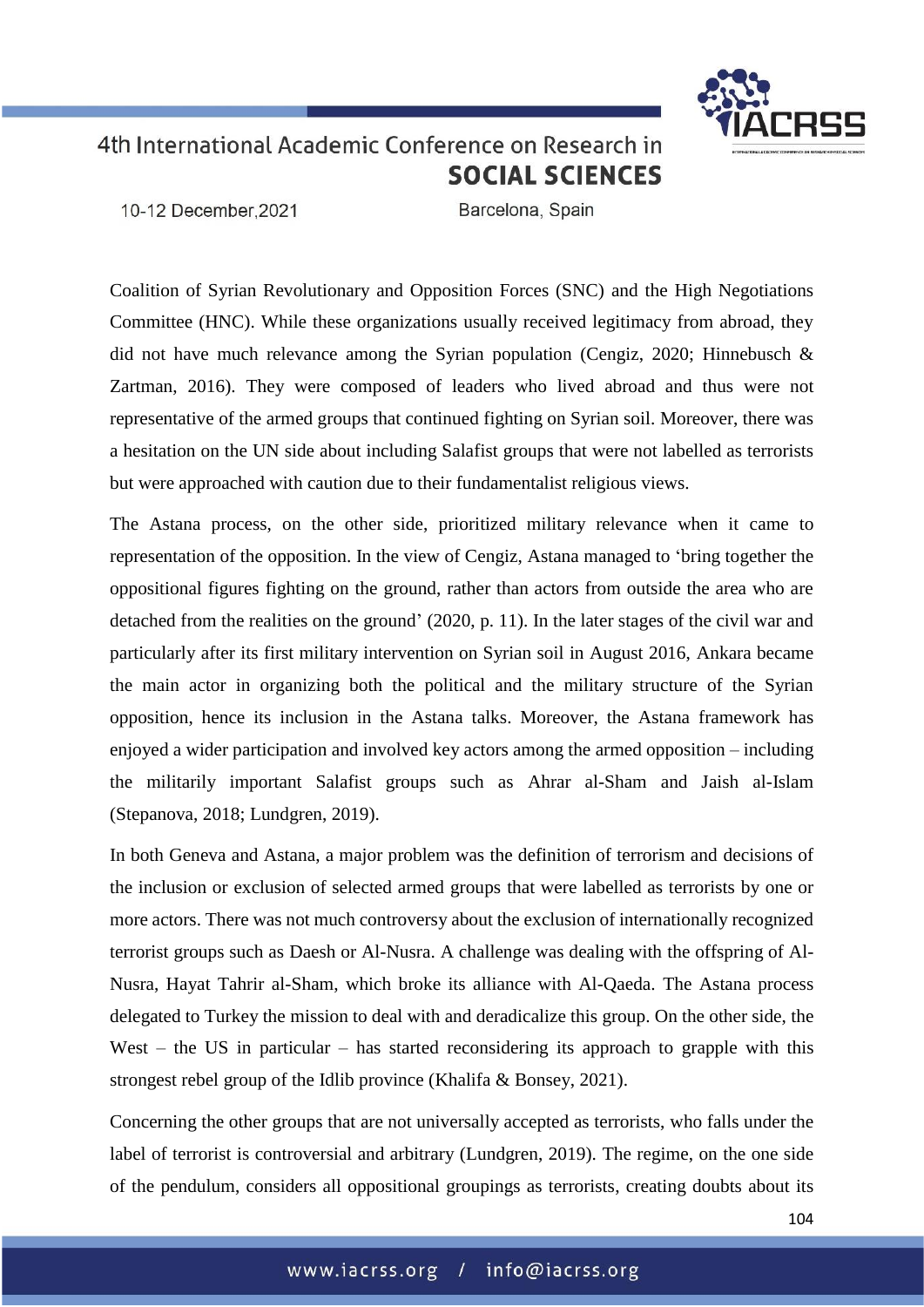10-12 December.2021

Barcelona, Spain

sincerity to continue engagement with them in the constitution-writing process. On the other side, Ankara labels the key Kurdish group as terrorist and prevents their participation in the talks in Geneva and Astana. The Democratic Union Party (PYD) and its armed wing the People's Protection Units (YPG) are all seen as offshoots of the Kurdish Workers Party (PKK) and hence considered as terrorists by Turkey. Under the umbrellas of the Autonomous Administration of North and East Syria (AANES) and Syrian Democratic Forces (SDF), the PYD and the YPG exert political and military control over a large part of north-eastern Syrian territory. Their exclusion from the negotiation processes plays a detrimental role in ensuring inclusive and comprehensive solutions to the Syrian crisis.

Finally, on the subject of civil society representation, both Geneva and Astana have largely failed. In the build-up of the Geneva Communiqué, civil society representation was considered (United Nations General Assembly, 2012; Helmüller & Zahar, 2019). During the terms of the first two envoys, civil society representatives were consulted but they were not invited to participate in formal negotiations. It was only under de Mistura, the third UN mediator, that their participation became institutionalized and formalized (Asseburg, 2018; Helmüller & Zahar, 2019). The fourth UN special envoy for Syria, Geir O. Pedersen, enhanced engagement with civil society representatives and placed particular importance on the participation of women to take part in shaping Syria's future (Office of the Special Envoy of the Secretary-General for Syria (OSES), 2021).

There is no direct civil society representation in the Astana process. The trio has not demonstrated any open willingness or expressed any clear statement on their inclusion in the negotiations. The Constitutional Committee, which initially stemmed from a Russian initiative and was then taken over by the UN, has 50 representatives from civil society. The members of this so-called third bloc, however, cannot be considered as fully neutral. Somewhat indirectly, the Astana trio and Damascus play a key role in the selection of these members as well as the messages they carry in the constitution-writing talks (Hauch, 2020; Lundgren, 2019).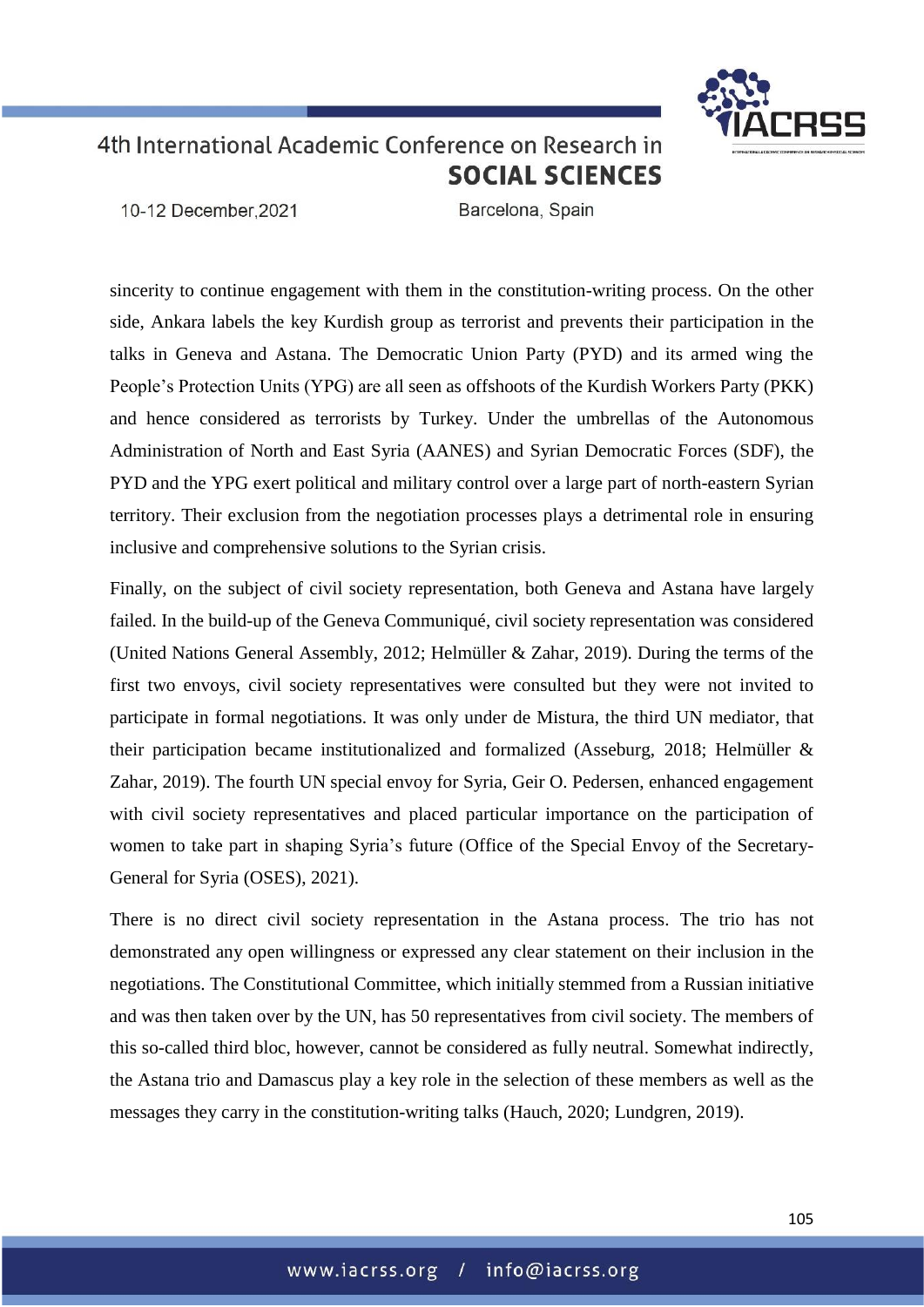10-12 December.2021

Barcelona, Spain

### Leverage

Leverage is about the capacity to create persuasion or pressure to shape a political reality. In mediation literature, it entails leading the process in line with the interest or the position of a particular party (Zartman & Touval, 1985). In the Syrian conflict, among the two major mediation frameworks, Astana has enjoyed sufficient leverage to achieve the cessation of violence, create de-escalation zones and hinder a relapse into large-scale violence. What the Astana trio's capability leverage could not accomplish was the realization of a durable peace by responding to the political and socioeconomic grievances of the Syrian people, primarily the anti-Assad camp. When it comes to the UN side, due to the disunity at the UNSC level, the mediators had no capability leverage and were not able to adopt coercive measures (Asseburg, 2018; Hinnebusch & Zartman, 2016; Interviews Yüksel and Zartman; Lundgren, 2019). Such coercive measures could take the form of sanctions, the establishment of no-fly or safe zones, a broad arms embargo, and prosecution of war crimes or crimes against humanity, thereby pressuring the conflicting parties to make concessions at the negotiation table (Asseburg, 2018).

In terms of credibility leverage, the Astana guarantors were considered as credible only by the parties they were sponsoring, with the opposition trusting Turkey and Damascus having faith in Iran and Russia. The UN mediators appeared to be in a more favourable position in terms of credibility due to their experience as renowned diplomats. Nevertheless, this was not how the main negotiating parties perceived the situation. The Syrian regime was suspicious of the UN mediation especially during the terms of the first two envoys when there was a demand from the international community for Assad to step down. The opposition became more wary about the mediations under de Mistura and Pedersen who have both viewed cooperation with Moscow and directly or indirectly with Damascus essential to proceed in conflict settlement.

Deprived of both capability and credibility leverage, the UN mediation under de Mistura and Pedersen prioritized technical improvements such as establishing local ceasefires, facilitating humanitarian access and proceeding with a constitution-writing process. Owing to its capability leverage, the Astana trio defined the rules on the battlefield and ended large-scale bloodshed. Lacking trust by the opposing camp and in order to appear credible, the Astana trio

106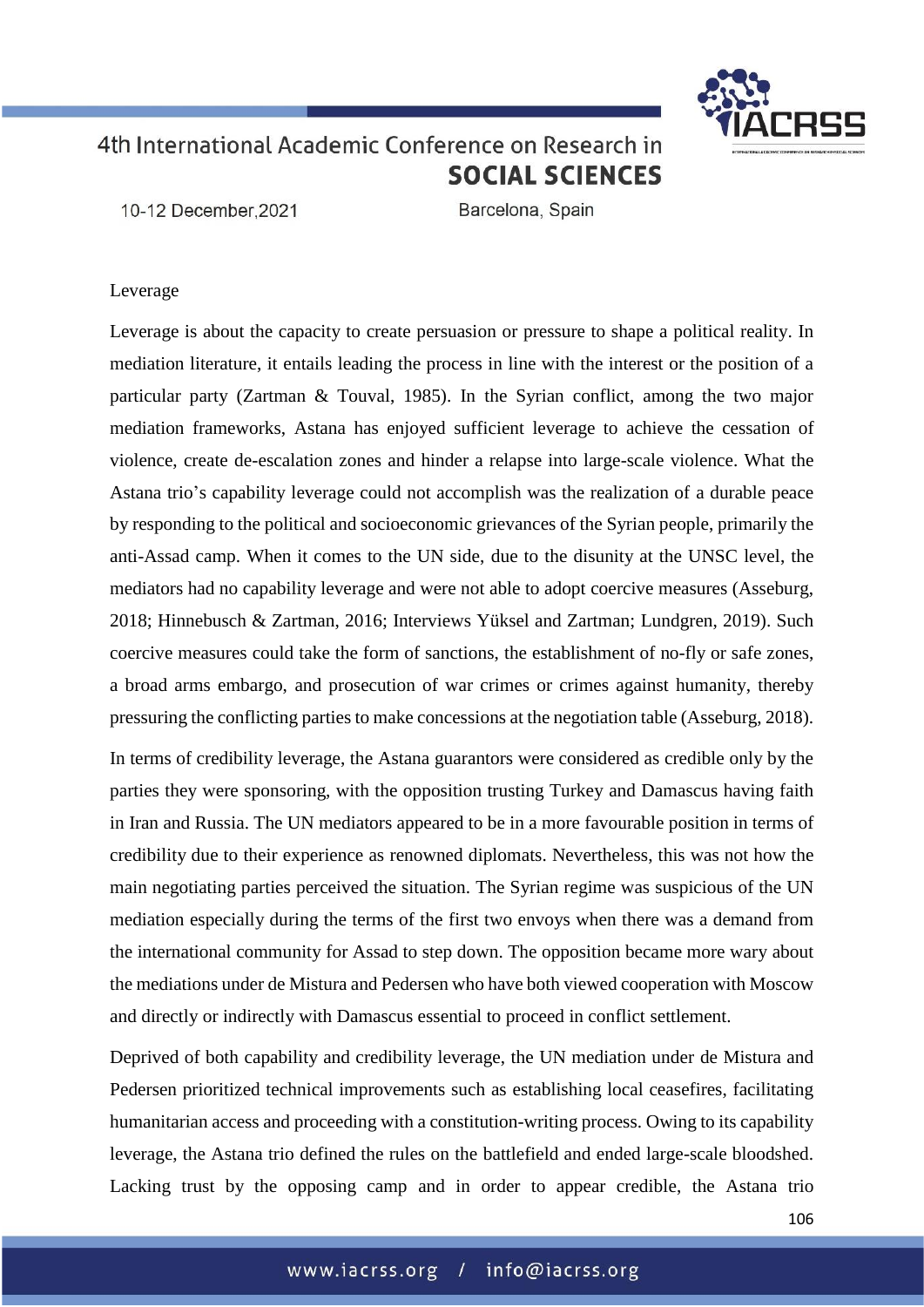

10-12 December.2021

Barcelona, Spain

complemented the UN efforts to ensure the non-closure of humanitarian corridors. That is also the reason for them to support the continuation of the works of the Constitutional Committee. Nevertheless, trust or credibility leverage remains to be a key challenge for the Astana framework. Damascus does not trust Ankara and the opposition is suspicious of the motives of Moscow and Tehran. In other words, the impartiality of the sponsors of the Astana process is highly questionable.

Problems associated with impartiality, however, does not reduce the effectiveness of the Astana framework. First of all, capability leverage and the ability to influence the behaviours of the conflicting parties have proved to be a more important asset for the Astana trio than their neutrality (Wallensteen and Svensson, 2014). Second, the trio convinced the conflicting sides to proceed with the negotiations. Russia delivered Damascus and Turkey delivered the opposition to the negotiation table without creating an image of 'selling an agreement' that favoured their friends (Zartman, 1995a). Finally, the Astana trio has placed less emphasis on liberal issues and cared less about being perceived as impartial. Their primary concern was responding to the more urgent issues on the battleground, namely the cessation of the violence and the normalization of life in the ceasefire areas. This does not mean that Astana has a better chance of providing a durable peace to the Syrians. Instead, the trio adopted a strategy which was 'more attuned to political realities in Syria, warts and all' (Lundgren, 2019, p.15).

### Strategy

In both mediation processes, there was an overreliance on a top-down strategy. A top-down strategy is more often pursued by big powers or organizations as they use their diplomatic, political, economic or military capabilities to exert international pressure. Smaller powers or organizations, contrastingly, are more likely to use a bottom-up approach by establishing trust at the local level as a solid basis for brokering a ceasefire or a peace agreement (Asseburg, 2018).

The top-down approach of both Geneva and Astana prioritized the cessation of violence as a condition to bring together the regime and opposition in line with the desired end state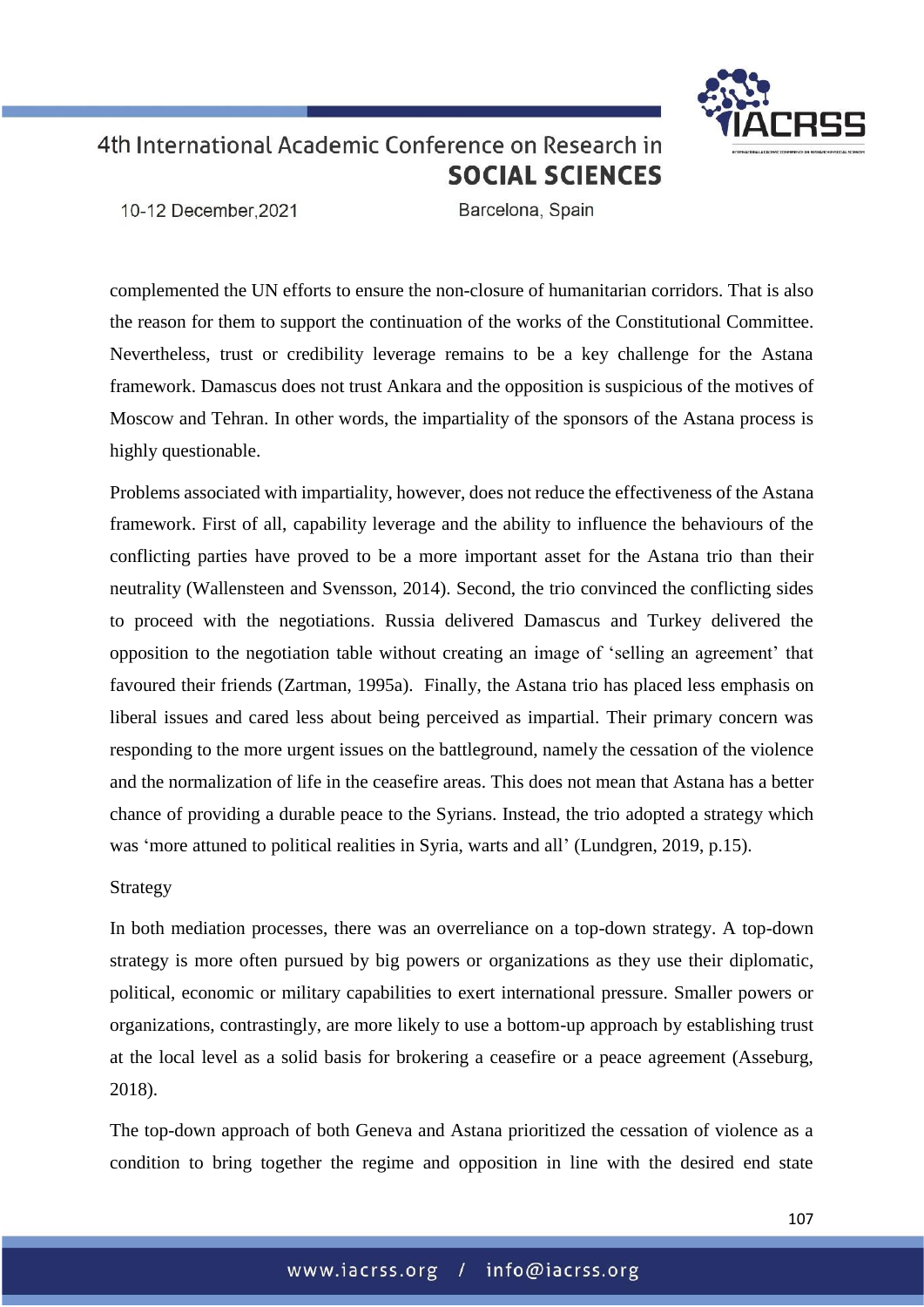

10-12 December.2021

Barcelona, Spain

envisioned by the mediating side. The UN mediators hoped that ceasefires could prevent deepening sectarian animosities in the short run, paving the way for building trust and continuing constructive engagement in order to achieve a political transition in Syria (Hinnebusch & Zartman, 2016; Lundgren, 2016). The Astana trio, on the other side, aimed to produce a ceasefire that could actually hold by clearly delineating the opposition armed groups and the pro-regime fighters (Stepanova, 2018). They established de-escalation zones and created a 'no war and no peace' environment in Syria (Younes, 2019). As a matter of fact, the emergence of a frozen conflict situation satisfied the interests of not only the Astana sponsors but also the main antagonists of the Syrian civil war – the regime and the opposition armed groups.

On the regime's side, the existence of pockets of territories which are under the rule of Turkishbacked opposition or the Kurdish-led AANES provide a constant mobilization topic around a national cause to retain public support and to justify recruitment and training of the military in order to reclaim full sovereignty over Syria. For the opposition, the liberated territories have given them regions to administer – albeit with extensive external support – and the longer the stalemate continues, the closer they get to the unrecognized partition of the country. The frozen state of the Syrian conflict, in Zartman's words, has become a 'stable, viable, bearable compromise rather than a constraining burden that forces both sides to negotiation' (1995a).

While the Geneva Communiqué and Resolution 2254 called for a Syrian-led and Syrian-owned political process, this was not much reflected in the UN's mediation attempts (United Nations General Assembly Security Council, 2012). The first two envoys gave precedence to engagement with the international and regional powers in establishing a nationwide ceasefire. Under his term, de Mistura attempted to broker local ceasefires instead of imposing a top-down national ceasefire in the hope that this could be more realistic and would aid in confidence building at the local level (Lundgren, 2015; 2016). To ensure the continuation of these local ceasefires, limited cooperation among the warring parties emerged, but due to the lack of external monitors and the incapacity of internal actors to cease the fighting, the positive trend did not endure (Lundgren, 2015). Hence, the special envoys had to rely again on the military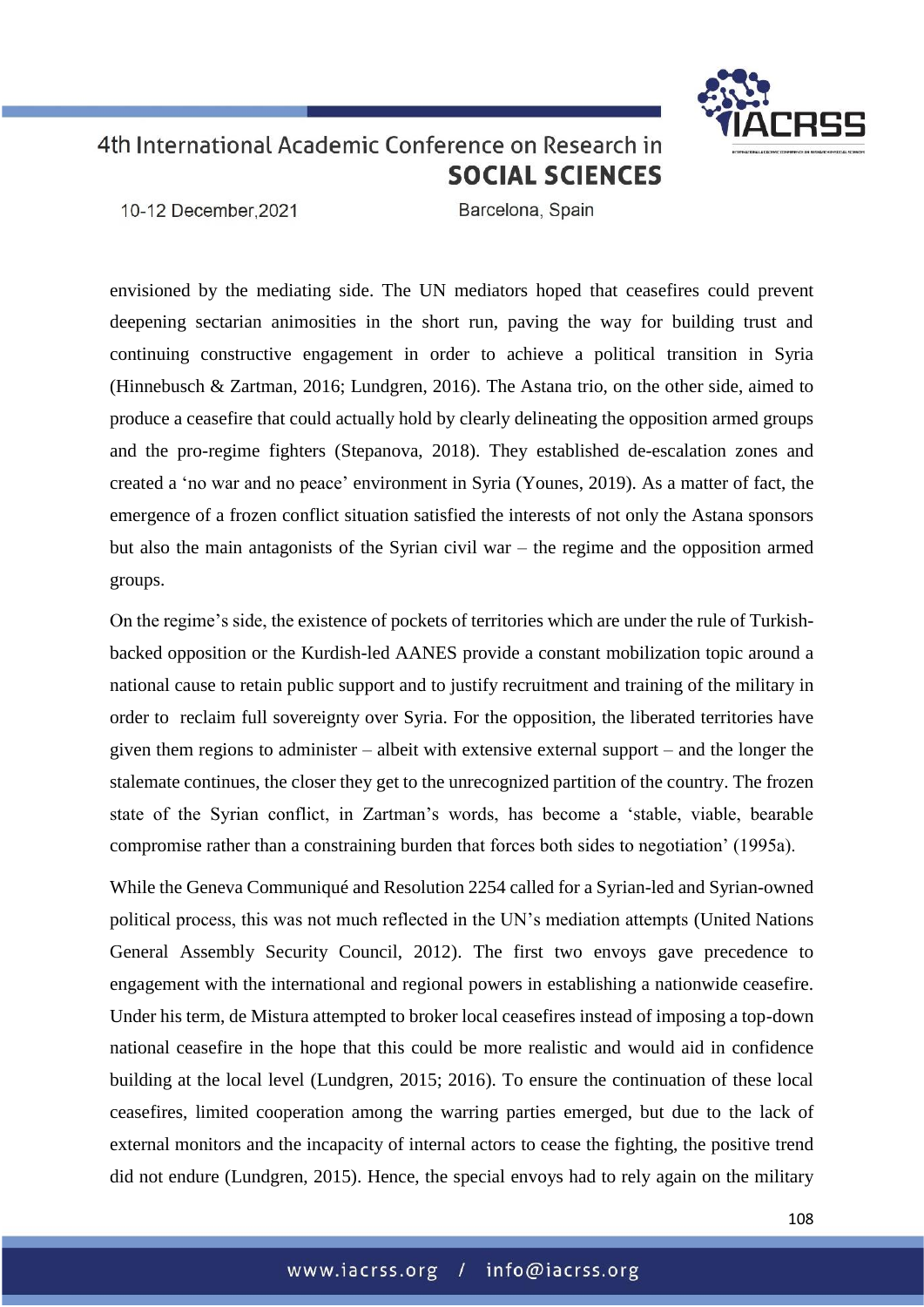

10-12 December.2021

Barcelona, Spain

powers and the Astana trio in containing violence in a top-down manner (Asseburg, 2018; Lundgren, 2015; 2016; 2019; Hinnebusch & Zartman, 2016).

Different from the Geneva process, the Astana framework did not prioritize finding a political solution to the Syrian civil war. It has mostly served as a platform for resolving problems on the battleground and for steering the situation in line with the interests of the Astana trio (Asseburg, 2018). The de-escalation regime created by Russia, Turkey and Iran allowed the Syrian regime to strengthen its military position and expand its territorial control in the country. Moreover, Moscow achieved pushing forward topics like elections and constitution writing, replacing the precedence given to political transition or the establishment of a new representative government. In other words, the Astana process legitimized Assad and suppressed questions about his right to rule the Syrians.

The parallel tracks of Astana and Geneva have also differed on the role of mediators as well as on the type of mediating actors. The UN mediators, de Mistura and Pedersen in particular, have played the role of communication facilitator by contacting the parties; arranging interactions and transmitting messages between them; and creating a platform that allows the conflicting sides to elaborate on their interests and positions. Likewise, in the constitution writing process that hasinvolved both governmental and opposition representatives, the UN's role has also been mostly procedural, seeking facilitation rather than formulation of the content. The Astana framework, however, has both been formulative and manipulative in character. The trio in general and Russia in particular have been able to define the agenda; control the timing, pace, formality and physical environment of the meetings; adding incentives; pressing the parties to make concessions or to show flexibility; and keeping the process focused on the issues determined by the sponsors (Beardsley, Quinn, Biswas & Wilkenfeld, 2006, p.66).

Finally, on the mediators themselves, major decisions in the Astana process were taken and announced by the leaders of the three sponsor countries, Russia, Iran and Turkey. With the main issues concerning mostly northern Syria in the last couple of years, it has been primarily Putin and Erdoğan who have called each other or met in person in order to call the shots and define the framework of the peace talks in Astana. In the Geneva process, the UN mediators have been

109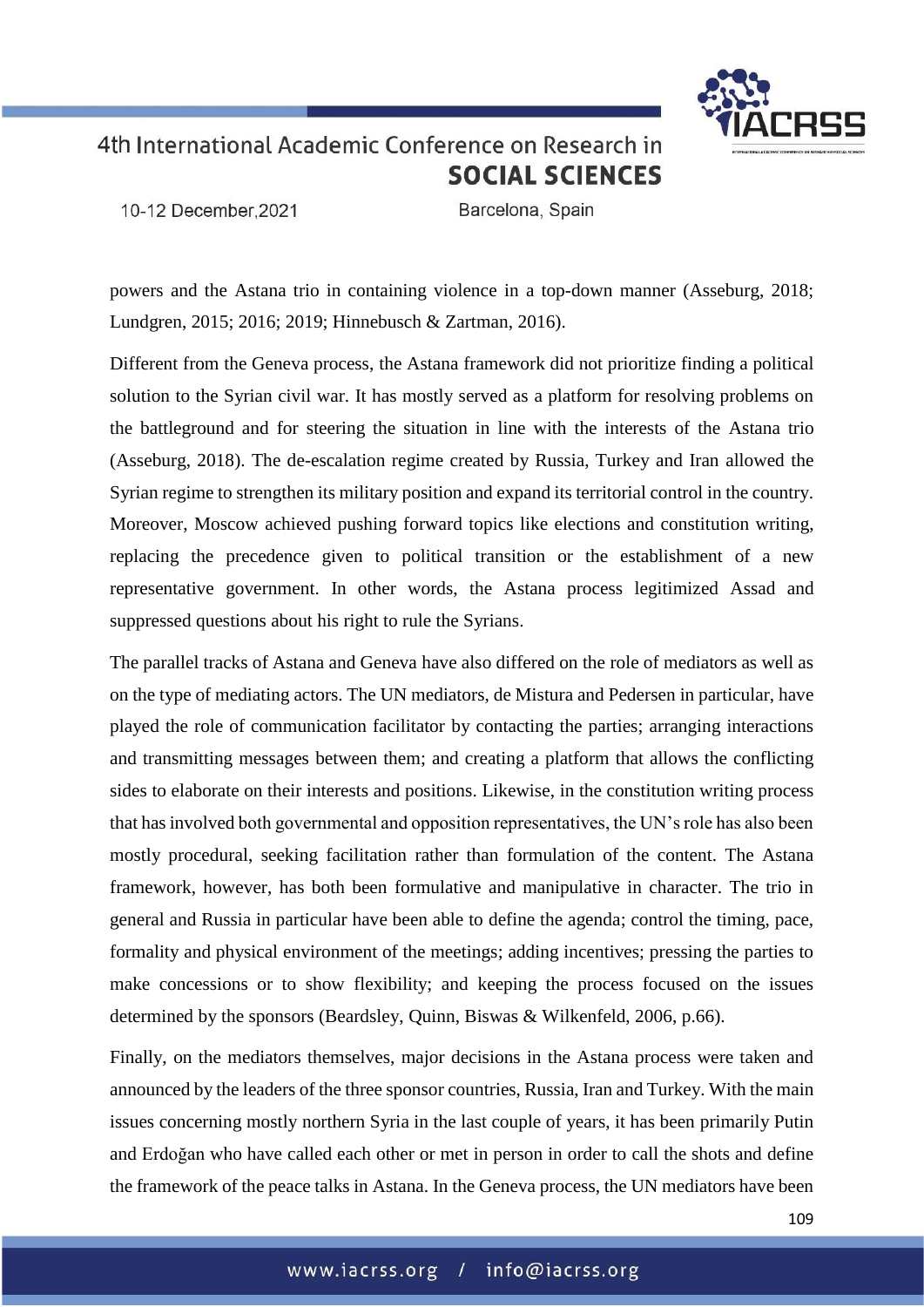

10-12 December.2021

Barcelona, Spain

top diplomats with substantial international experience. By selecting renowned and highly skilled diplomats, the UN hoped to achieve impartiality and effectiveness to resolve the Syrian civil war which was highly sectarian in character. Nevertheless, lacking external leverage and as a result of the disunity within the UNSC, three UN mediators had to resign, leaving the fourth one, Geir Pedersen, in a rather procedural role to carry on with the drafting of the new Syrian constitution.

### Geneva vs. Astana?

The creation of the parallel track of Astana evidently added complexity and coordination problems for the mediation attempts. The Astana guarantors argue that they do not have the intention to create duplication or confrontation with the UN-led Geneva process (Asseburg, 2018; Cengiz, 2020; Interview Hiltermann; Lundgren, 2019; Talukdar & Anas, 2018). They highlight the fact that the Astana process is also guided by the same principles outlined in the core documents: the Geneva Communiqué and UNSC Resolution 2254.

Contrary to the claims of the Astana trio, there are doubts about the complementary aspect of the Astana framework, regarded by some as an alternative or competitive diplomatic track that tries the undermine the Geneva process (Asseburg, 2018; Dalay 2018). It cannot be denied that the Astana trio is focused on carving out spheres of influence and establishing de facto borders in north and eastern Syria rather than formulating policy proposals that could lead the way towards a democratic transition (Interview Hiltermann). The creation of de-escalation zones proved helpful in containing violence but as Dalay (2018) emphasizes, the establishment of these areas were a 'done deal' and was neither discussed nor approved by the UN. The deescalation zones allowed the regime to use its force more efficiently and eventually Damascus recaptured three out of four while expanding its territorial control in the fourth, in Idlib. The establishment of these zones was not geared towards the broader conflict resolution in the wartorn Syria and hence did not contribute to it (Dalay, 2018; 2021; Lundgren, 2019; Thépaut, 2020).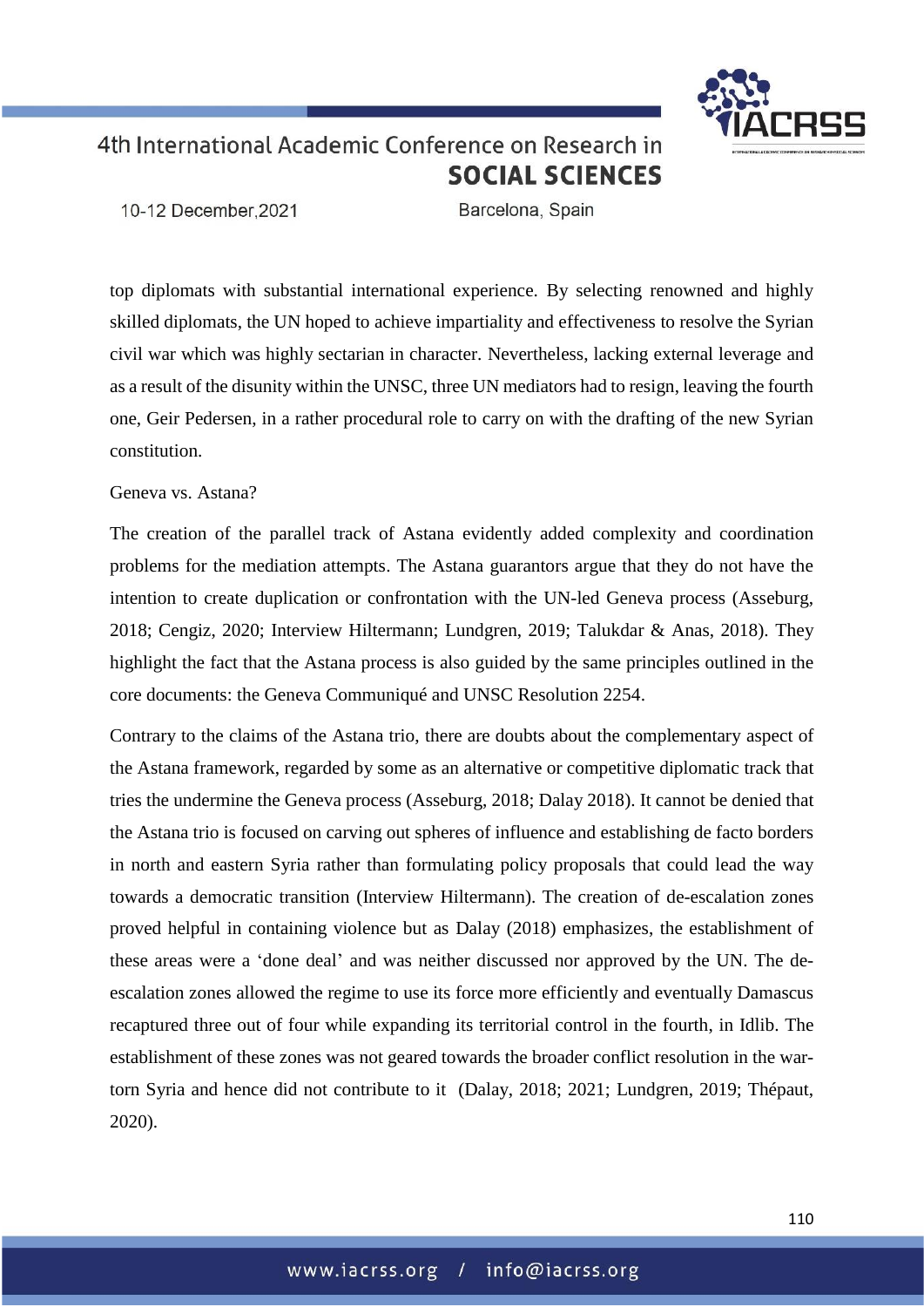

10-12 December.2021

Barcelona, Spain

The Astana trio avoided extensive discussions about a political transition or the creation of a transitional body. For Russia and Iran, demanding such a transition implied toppling the Syrian government and creating chaos and fragility. The initial international and hence UN insistence on Assad's removal led to an impasse because 'one cannot mediate a suicide' (Quote Interview Zartman). With Damascus gaining the upper hand on the battleground, and realizing the futility in persisting towards regime change, de Mistura refrained from explicitly using the word 'transition'. Instead, he referred to the text of the Geneva Communique or the UNSC Resolution 2254 (Collins & Tahhan, 2017; Interview Zartman; United Nations Security Council, 2015). Following in the footsteps of de Mistura, Pedersen has followed a similar approach and has prioritized progressing on constitution writing in collaboration with the major stakeholders and the Astana trio.

A positive aspect of Astana has been bringing Turkey, Russia and Iran together around a table despite their divergent interests in Syria. The process proved that mediation attempts can produce some results if there is an understanding among the key regional or relevant powers (Cengiz, 2020). Furthermore, despite not coming up with a tangible political solution, the Astana process has held the topic of constitution revision on the table and facilitated later efforts of the UN mediator to lead this process (Lundgren, 2019). Neither of the mediation processes has succeeded in progressing in drafting a new Syrian constitution, but the ongoing talks continue to provide a procedural framework to guide interaction (Interviews Barkey and Hiltermann; Lundgren, 2019).

Despite its certain achievements, the Astana process is not likely to establish a sustainable peace in Syria. It is ill-equipped to address the dire socio-economic conditions in Syria (Kizilkaya, Hamdi & Salman, 2021). The deteriorating economic situation has the potential to catalyse extremism, create additional refugee flows and hence cause regional instability. The Astana trio lacks the resources to respond to these challenges, to rebuild Syria and to achieve reconciliation among the Syrian population who are divided along ethnic and sectarian lines. Therefore, in spite of the disappointments in finding common grounds on the drafting of the constitution or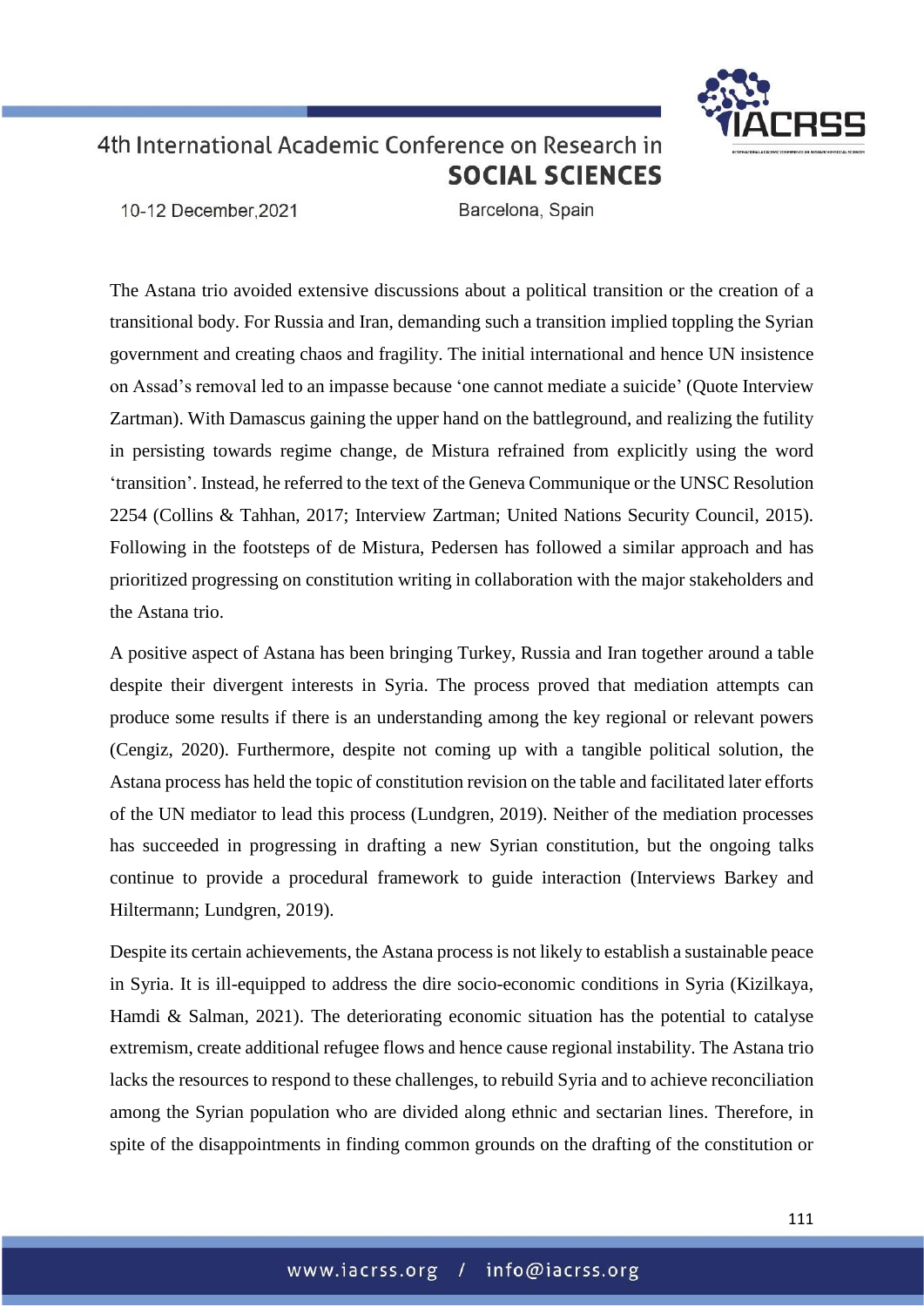

10-12 December.2021

Barcelona, Spain

on other humanitarian or political issues, it is still critical to keep the Geneva format in place (Interview Zartman; Köstem, 2020).

### Conclusion

The Geneva and Astana processes are the two primary diplomatic tracks geared at ending violence and finding a peaceful solution to the Syrian crisis. Both have realized some accomplishments such as providing temporary ceasefires, ensuring the continuation of humanitarian assistance and enabling medical evacuations. The main difference between the two frameworks has been the precedence given by the Astana trio on conflict management whereas at least on paper, the UN has been determined to resolve the conflict and establish a durable peace.

This paper highlighted other differences on three attributes: inclusivity, leverage and strategy. On inclusion, the Astana talks included actors, both local and regional, who have been more relevant militarily speaking. This hard power dimension has also provided leverage to the Astana trio to dictate the conditions on the battle fronts and to create de facto borders which separate the regions controlled by the regime, the opposition and the AANES. The exclusion of the PYD from the talks, due to Ankara's insistence, did not prevent Russia and Turkey from coordinating military developments in the north and east of Syrian soil. Nevertheless, it added an extra layer of complexity to the international community's efforts to resolve the conflict and achieve reconciliation.

In stopping the bloodshed and creating relative safety in the de-escalation zones, the Astana framework achieved considerable success, offering several lessons to learn for a more effective UN mediation in the future. First of all, the UN needs to enhance its capability **leverage** in order to remain credible in conflict resolution. Without formulating a clear mandate and strengthening the hands of its mediators by substantial external leverage, the UN mediation may become sidelined by alternative frameworks as seen in the Astana example in the Syrian conflict. Second, when the opposition is fractured and does not have a clear and strong representative, mediation **strategies** should not be fixated on regime change. Likewise, **strategies** that seek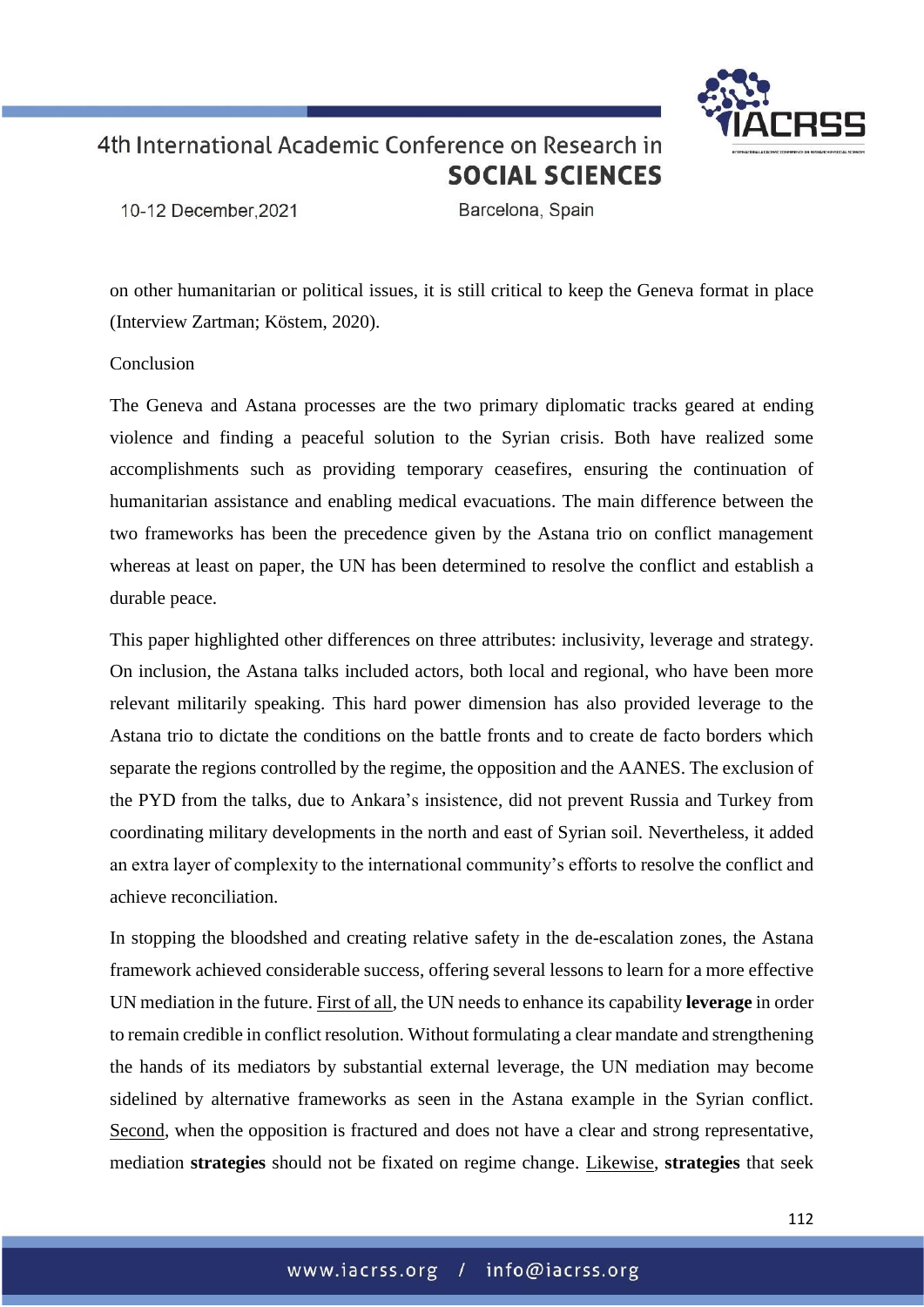

10-12 December.2021

Barcelona, Spain

transcending incompatibilities and addressing the root causes of the conflict are idealistic aspirations which may prove unrealistic in actual situations. It is true that without establishing positive peace, a relapse into violence is highly likely. Nevertheless, as witnessed in the Syrian case, more than anything else, civil wars necessitate ceasefires which end the bloodshed and the corresponding human suffering.

Finally, on the dimension of **inclusion**, the UN has to define more precise conditions when involving the relevant military actors. It cannot be denied that including too many actors – regional powers, spoilers, radical or extremist groups – may hamper mediation efforts. Wider participation, however, may also bring about positive results as seen in the favourable outcome of the Astana talks in calming the situation in the frontlines. Just as importantly, Russia's move to delegate Turkey the responsibility to deal with the armed opposition – including the engagement with the Salafist groups as well as the task to clear and deradicalize the extremists in the Idlib province – offers useful lessons to learn from when coping with the militarily relevant radical or terrorist groups in civil war mediation.

Since 2017, the capability leverage imposed by the Astana trio, Russia in particular, has been a key determinant of the mediation strategies that have been adopted. The top-down approach in announcing ceasefires or creating de-escalation zones resulted in diplomatic negotiations which were orchestrated in the capitals of Moscow, Ankara or Tehran, leaving little room of freedom for the main conflicting parties of the civil war. Decisions about the date, location and content of the peace talks were all imposed top-down, leading to a lack of commitment and constructive participation from the Syrians themselves.

The UN attempts particularly under the fourth envoy, Geir Pedersen, have tried to address this gap and involve civil society and women in a more active manner in the peace negotiations. This bottom-up involvement was perhaps not that crucial when the fighting was intense, necessitating instead an emphasis on the cessation of violence. Nevertheless, as the battle fronts have become relatively calm in the last couple of years, engaging civil society becomes much more critical to achieve an inclusive peace. Establishing a durable and positive peace is not an easy task. Nevertheless, the UN remains the primary actor that can accomplish this. The Astana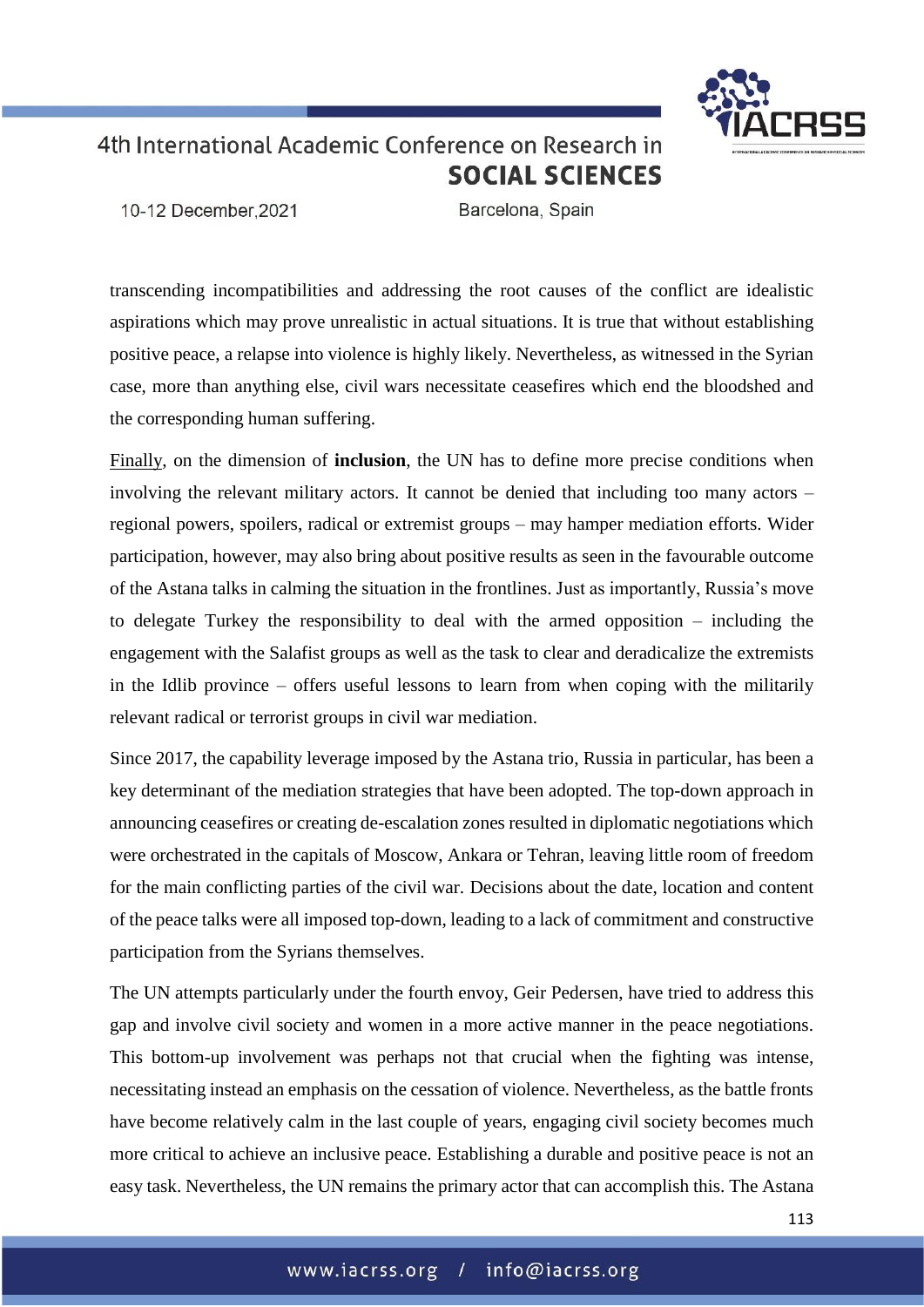

10-12 December.2021

Barcelona, Spain

trio succeeded in creating a rather frozen conflict situation in Syria. It is high time for the UN to build on this and formulate creative but realistic solutions that can pave the way for a lasting peace.

References

Abboud, S. (2021). Making Peace to Sustain War: The Astana Process and Syria's Illiberal Peace. *Peacebuilding, 9*(3), 326-343. Doi: 10.1080/21647259.2021.1895609

Asseburg, M. (2018). Syria: UN Mediation at the Mercy of Regional and Major-Power Interests. In M. Asseburg, W. Lacher & M. Transfeld (Eds.), *Mission Impossible? UN Mediation in Libya, Syria and Yemen* (SWP Research Paper 8, pp. 28-43). Berlin: Stiftung Wissenschaft und Politik.

Asseburg, M. (2020). *Reconstruction in Syria: Challenges and Policy Options for the EU and Its Member States* (SWP Research Paper 11). Berlin: Stiftung Wissenschaft und Politik (SWP) – German Institute for International and Security Affairs.

Barkey, H. Professor International Relations at Lehigh University in Bethlehem (United States). Skype interview on 17 March 2021.

Beardsley, K.C., Quinn, D.M., Biswas, B., & Wilkenfeld, J. (2006). Mediation Style and Crisis Outcomes. *The Journal of Conflict Resolution*, 50(1), 58–86.

Bercovitch, J. (1991). International Mediation and Dispute Settlement: Evaluating the Conditions for Successful Mediation. *Negotiation Journal, 7*(1), 17-30. Doi: 10.1007/BF01004934

Bercovitch, J. (1992). The Structure and Diversity of Mediation in International Relation. In J. Bercovitch & J.Z. Rubin (Eds.), *Mediation in International Relations: Multiple Approaches to Conflict Management* (pp. 1-29). London: The MacMillan Press LTD. Doi: 10.1057/9780230374690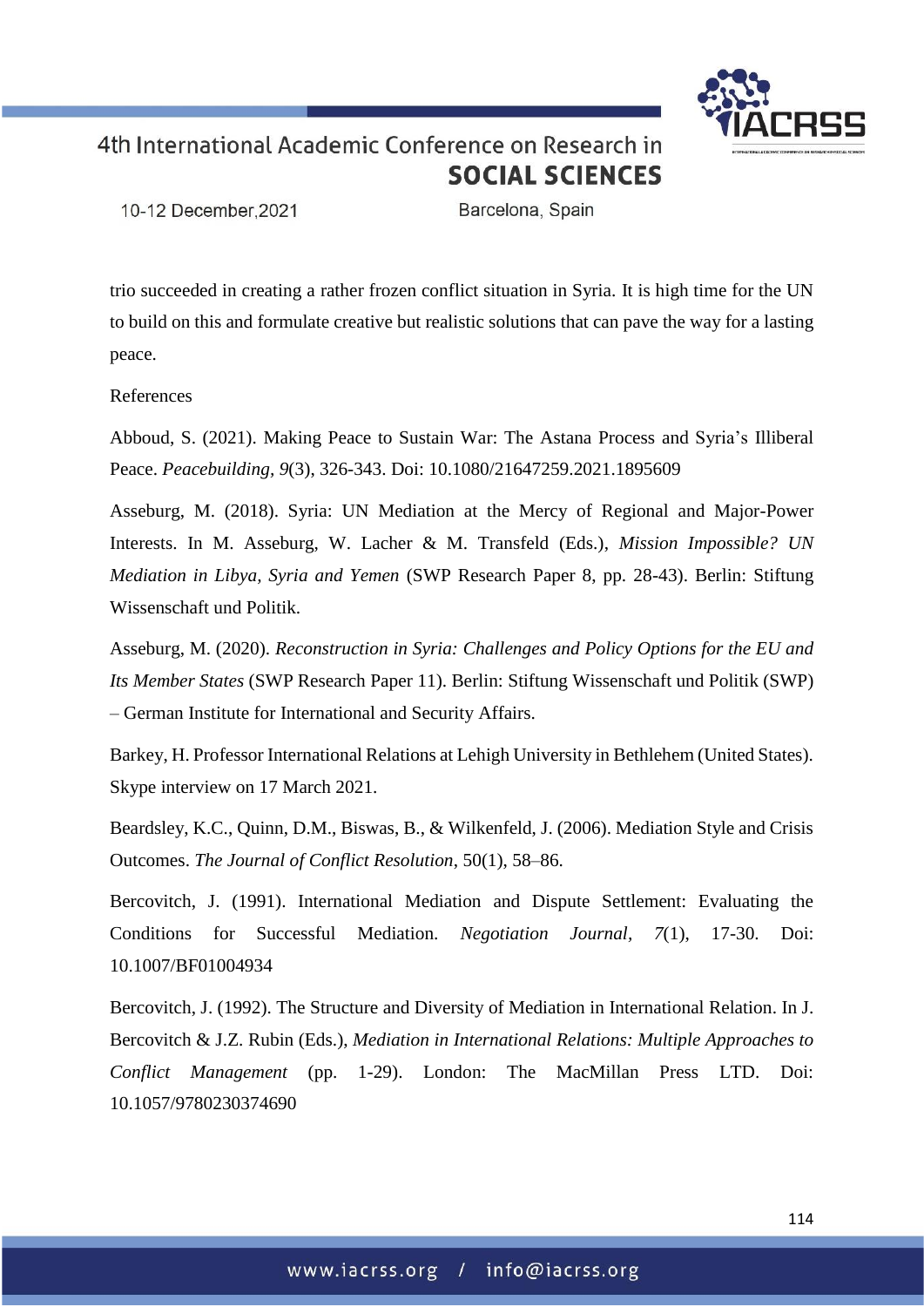

10-12 December, 2021

Barcelona, Spain

Bercovitch, J. (2005). Mediation in the Most Resistant Cases. In C.A. Crocker, F.O. Hampson & P. Aall (Eds.), *Grasping the Nettle: Analysing Cases of Intractable Conflict* (pp. 99-122). Washington, D.C.: USIP.

Bercovitch, J. (2011). *Theory and Practice of International Mediation: Selected Essays.* New York: Routledge.

Bercovitch, J., Anagnoson, T., & Wille, D.L. (1991). Some Conceptual Issues and Empirical Trends in the Study of Successful Mediation in International Relations. *Journal of Peace Research, 28*(1), 7-17. Doi: 10.1177/0022343391028001003

Bercovitch, J., & Simpson, L. (2010). International Mediation and the Question of Failed Peace Agreements: Improving Conflict Management and Implementation. *Peace and Change, 35*(1), 68-103. Doi: 10.1111/j.1468-0130.2009.00613.x

Butler, M. J. (2009). *International Conflict Management.* London: New York: Routledge.

Cengiz, S. (2020). Assessing the Astana Peace Process for Syria: Actors, Approaches, and Differences. *Contemporary Review of the Middle East,* 1-15. Doi: 10.1177/2347798920901876

Clayton, G., & Gleditsch, K.S. (2014). Will We See Helping Hands? Predicting Civil War Mediation and Likely Success. *Conflict Management and Peace Science, 31*(3), 265-284. Doi: 10.1177/0738894213508693

Collins, D., & Tahhan, Z. (2017, February 22). Syria's Geneva Talks: Expectations Pretty Low. *Al Jazeera*. Available at: [https://www.aljazeera.com/features/2017/2/22/syrias-geneva-talks](https://www.aljazeera.com/features/2017/2/22/syrias-geneva-talks-expectations-pretty-low)[expectations-pretty-low](https://www.aljazeera.com/features/2017/2/22/syrias-geneva-talks-expectations-pretty-low)

Dalay, G. (2018, February 20). From Astana to Sochi: How De-escalation Allowed Assad to Return to War. *Middle East Eye.* Available at: [https://www.middleeasteye.net/opinion/astana](https://www.middleeasteye.net/opinion/astana-sochi-how-de-escalation-allowed-assad-return-war)[sochi-how-de-escalation-allowed-assad-return-war](https://www.middleeasteye.net/opinion/astana-sochi-how-de-escalation-allowed-assad-return-war)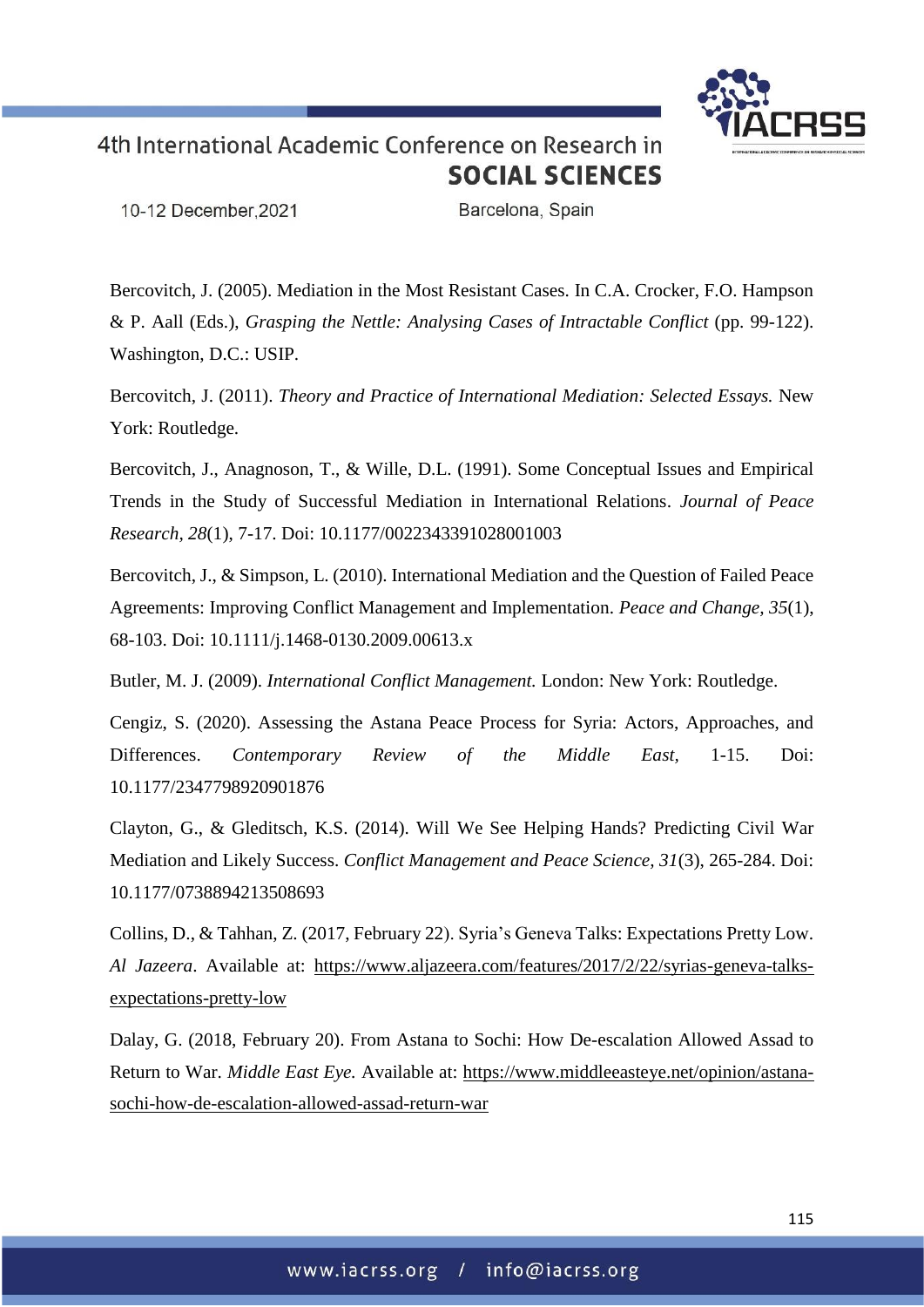

10-12 December.2021

Barcelona, Spain

Dalay, G. (2021). *Turkish-Russian Relations in Light of Recent Conflicts* (SWP Research Paper 5). Berlin: German Institute for International and Security Affairs (SWP) and Centre for Applied Turkey Studies.

Hauch, L. (2020). *Mixing Politics and Force: Syria's Constitutional Committee in Review* (CRU Report). Clingendael: Netherlands Institute of International Relations.

Hellmüller, S. (2021). The Challenge of Forging Consent to UN Mediation in Internationalized Civil Wars: The Case of Syria. *International Negotiation*. Doi: [10.1163/15718069-BJA10013](file:///C:/Users/zkizilkaya/Downloads/10.1163/15718069-BJA10013)

Hellmüller, S., & Zahar, M. (2019). Inclusion in Peace Processes. *Accord Conciliation Resources, 28.*

Hill, T.H.J. (2015). Kofi Annan's Multilateral Strategy of Mediation and the Syrian Crisis: The Future of Peace-making in a Multipolar World? *International Negotiation, 20*(3), 444-478. Doi: 10.1163/15718069-12341322

Hiltermann, J. Program Director for MENA at the International Crisis Group in Brussels (Belgium). Teams-interview on 13 March 2021.

Hinnebusch, R.,& Zartman, W.I. (2016). *UN Mediation in the Syrian Case: From Kofi Annan to Lakhdar Brahimi*. New York: International Peace Institute.

International Crisis Group (2019). *Ways Out of Europe's Syria Reconstruction Conundrum* (Report No. 209). Brussels: International Crisis Group.

Kelman, H.C. (2007). Social-Psychology Dimensions of International Conflict. In I.W. Zartman (Ed.), *Peace-making in International Conflict: Methods and Techniques* (pp. 61-102). Washington, D.C.: United States Institute of Peace.

Khalifa, D., & Bonsey, N. (2021, February 3). In Syria's Idlib, Washington's Chance to Reimagine Counterterrorism. *International Crisis Group*. Available at: [https://www.crisisgroup.org/middle-east-north-africa/eastern-mediterranean/syria/syrias-idlib](https://www.crisisgroup.org/middle-east-north-africa/eastern-mediterranean/syria/syrias-idlib-washingtons-chance-reimagine-counter-terrorism)[washingtons-chance-reimagine-counter-terrorism](https://www.crisisgroup.org/middle-east-north-africa/eastern-mediterranean/syria/syrias-idlib-washingtons-chance-reimagine-counter-terrorism)

116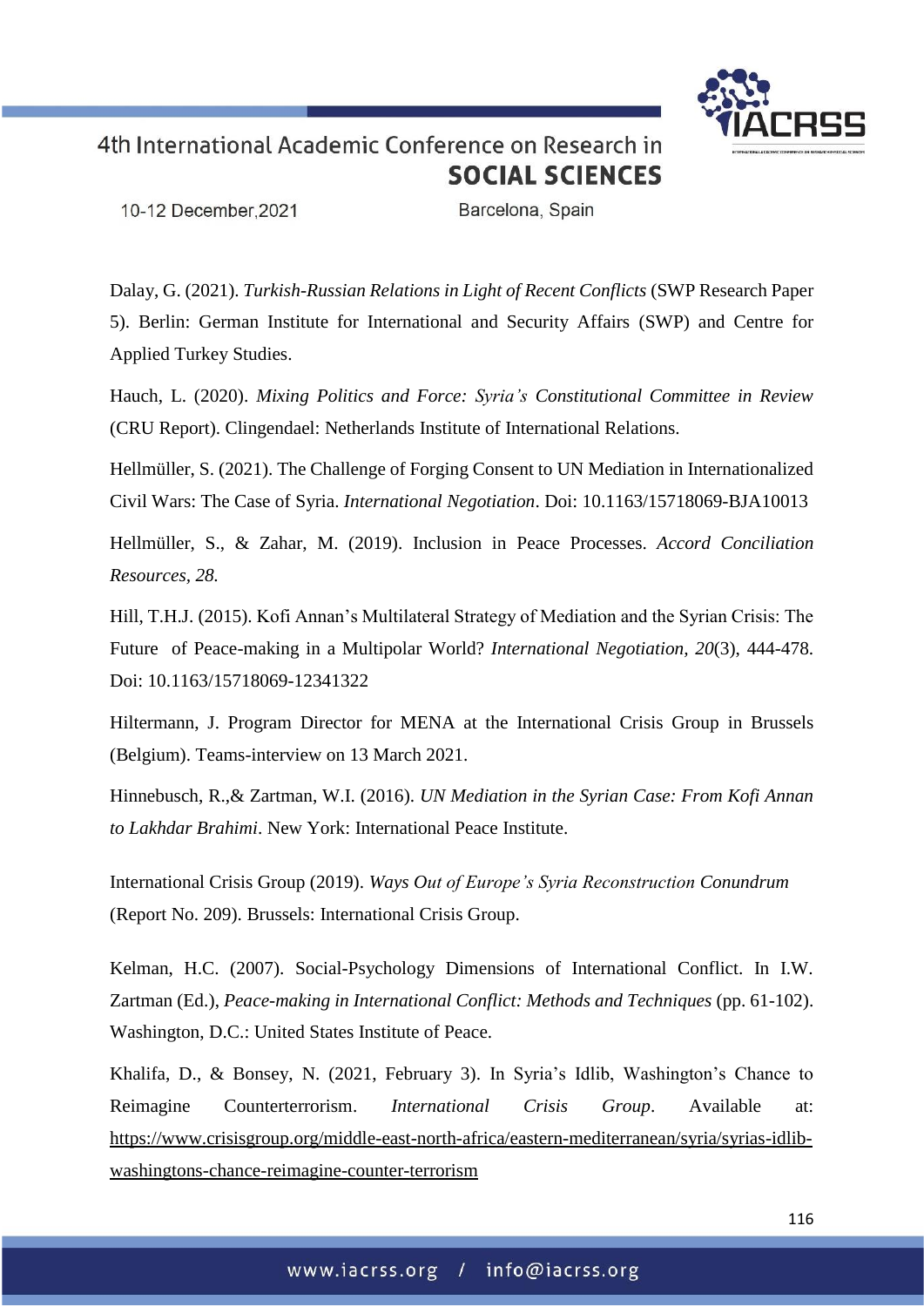

10-12 December, 2021

Barcelona, Spain

Kizilkaya, Z., Hamdi, S., & Salman, M. (2021). *The Syrian Conflict After a Decade: The Survival Strategy of Damascus and Its Implications for the EU* (BSoG Research Report). Brussels: Brussels School of Governance.

Köstem, S. (2020). Russian-Turkish Cooperation in Syria: Geopolitical Alignment with Limits. *Cambridge Review of International Affairs*. Doi: 10.1080/09557571.2020.1719040

Lundgren, M. (2015). *Peace-making in Syria: Barriers and Opportunities* (UIbrief no. 1). Stockholm: Swedish Institute of International Affairs.

Lundgren, M. (2016). Mediation in Syria: Initiatives, Strategies and Obstacles 2011-2016. *Contemporary Security Policy, 37*(2), 273-288. Doi: 10.1080/13523260.2016.1192377

Lundgren, M. (2019). Mediation in Syria, 2016-19: A Tale of Two Processes. In I. Fraihat & I. Svensson (Eds.), *Mediation in the Middle East*.

Mancini, F. and Vericat, J. (2016). Lost in Transition: UN Mediation in Libya, Syria, and Yemen. *International Peace Institute*. Available at: SSRN: https://ssrn.com/abstract=2902524

Nathan, L. (2018). The Mandate Effect: A Typology and Conceptualization of Mediation Mandates. *Peace & Change, 43*(3), 318-343. Doi: 10.1111/pech.12300

Nye, J.S. (2004). Soft Power and American Foreign Policy. *Political Science Quarterly, 119*(2), 255-270. Doi: 10.2307/20202345

Perez, F.A. (1959). Evaluation of Mediation Techniques. *Labour Law Journal, 10*(10), 716- 720.

Phillips, C. (2020). *The Battle for Syria: International Rivalry in the New Middle East*. New Haven, Connecticut: Yale University Press.

Polley, R.B. (1989). Coalition, Mediation, and Scapegoating: General Principles and Cultural Variation. *International Journal of Intercultural Relations, 13*(2), 164-181. Doi: 10.1016/0147- 1767(89)90004-7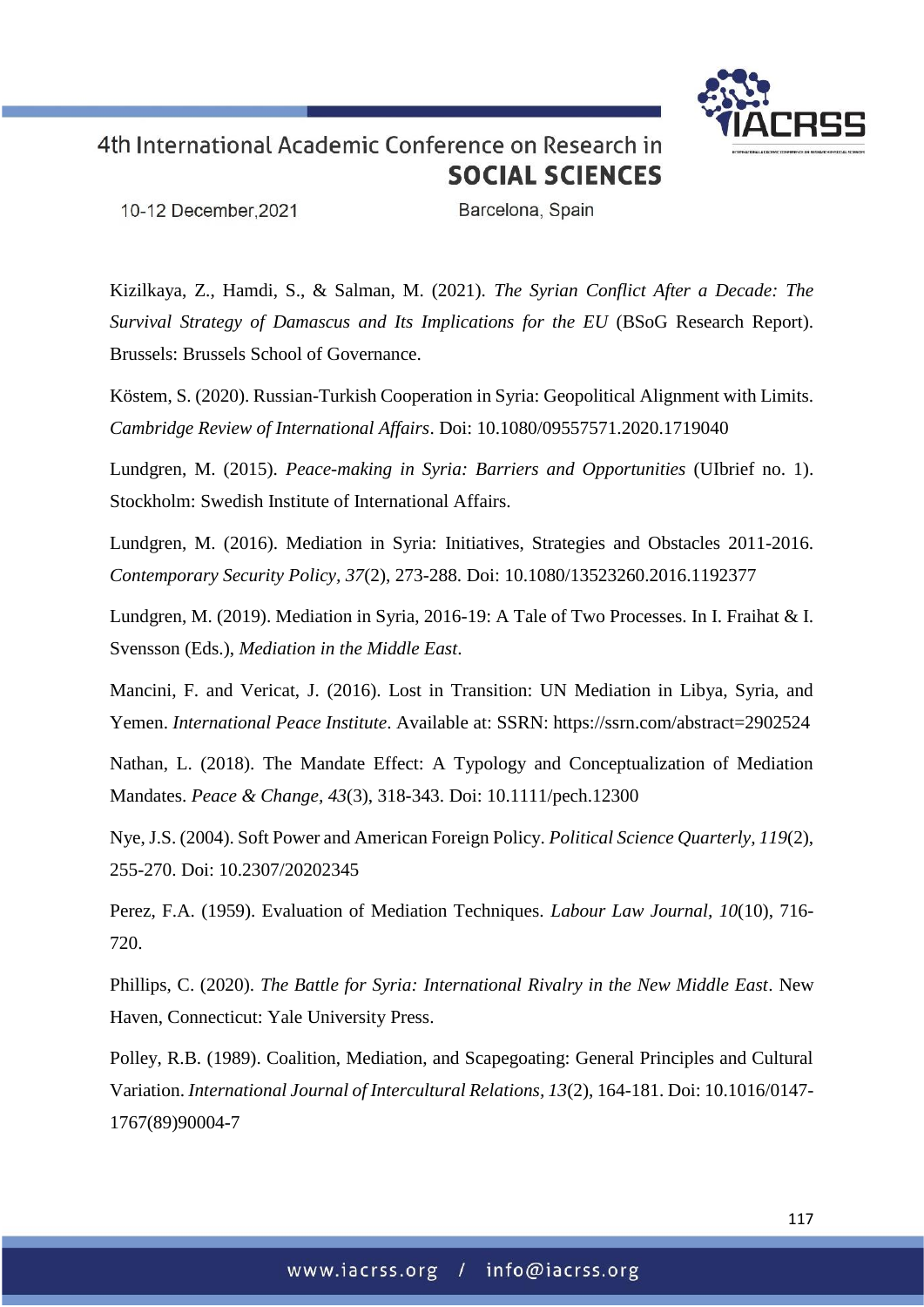

10-12 December, 2021

Barcelona, Spain

Reid, L. (2017). Finding a Peace that Lasts: Mediator Leverage and the Durable Resolution of Civil Wars. *Journal of Conflict Resolution, 61*(7), 1401-1431. Doi: 10/1177/0022002715611231

Simons, G. (2021). Russia as a Powerful Broker in Syria: Hard and Soft Aspects. *Culture, Personality, Society in the Conditions of Digitalization: Methodology and Experience of Empirical Research Conference*, 418-432. Doi: 10.18592/kss.v5i2.8385

Sosnowski, M. (2020). Negotiating Statehood Through Ceasefires: Syria's De-escalation Zones. *Small Wars & Insurgencies*, *31*(7-8), 1395-1414. Doi: 10.1080/09592318.2020.1829872

Office of the Special Envoy of the Secretary-General for Syria (OSES) (2021, March 30). United Nations Special Envoy for Syria Mr. Geir O. Pedersen's Remarks to the Brussels V Conference: Supporting the Future of Syria and the Region. Available at: [https://specialenvoysyria.unmissions.org/united-nations-special-envoy-syria-mr-geir-o](https://specialenvoysyria.unmissions.org/united-nations-special-envoy-syria-mr-geir-o-pedersen%E2%80%99s-remarks-brussels-v-conference-%E2%80%9Csupporting)[pedersen%E2%80%99s-remarks-brussels-v-conference-%E2%80%9Csupporting](https://specialenvoysyria.unmissions.org/united-nations-special-envoy-syria-mr-geir-o-pedersen%E2%80%99s-remarks-brussels-v-conference-%E2%80%9Csupporting)

Susskind, L., & Babbitt, E. (1992). Overcoming the Obstacles to Effective Mediation of International Disputes. In J. Bercovitch & J.Z. Rubin (Eds.). *Mediation in International Relations: Multiple Approaches to Conflict Management* (pp. 1-29). London: The MacMillan Press LTD. Doi: 10.1057/9780230374690

Stepanova, E. (2018). *Russia's Syria Policy: The Hard Path of Military Disengagement* (PONARS Eurasia Policy Memo No. 511). Washington, D.C.: PONARS Eurasia.

Svensson, I. (2007). Bargaining, Bias and Peace Brokers: How Rebels Commit to Peace. *Journal of Peace Research, 44*(2), 177-194.

Talukdar, I., & Anas, O. (2018). *The Astana Process and the Future of Peaceful Settlement of the Syrian Crisis: A Status Note* (Issue Brief). New Delhi: Indian Council of World Affairs.

Thépaut, C. (2020). *The Astana Process: A Flexible But Fragile Showcase for Russia* (Policy Watch 3308). Washington, D.C.: The Washington Institute for Near East Policy.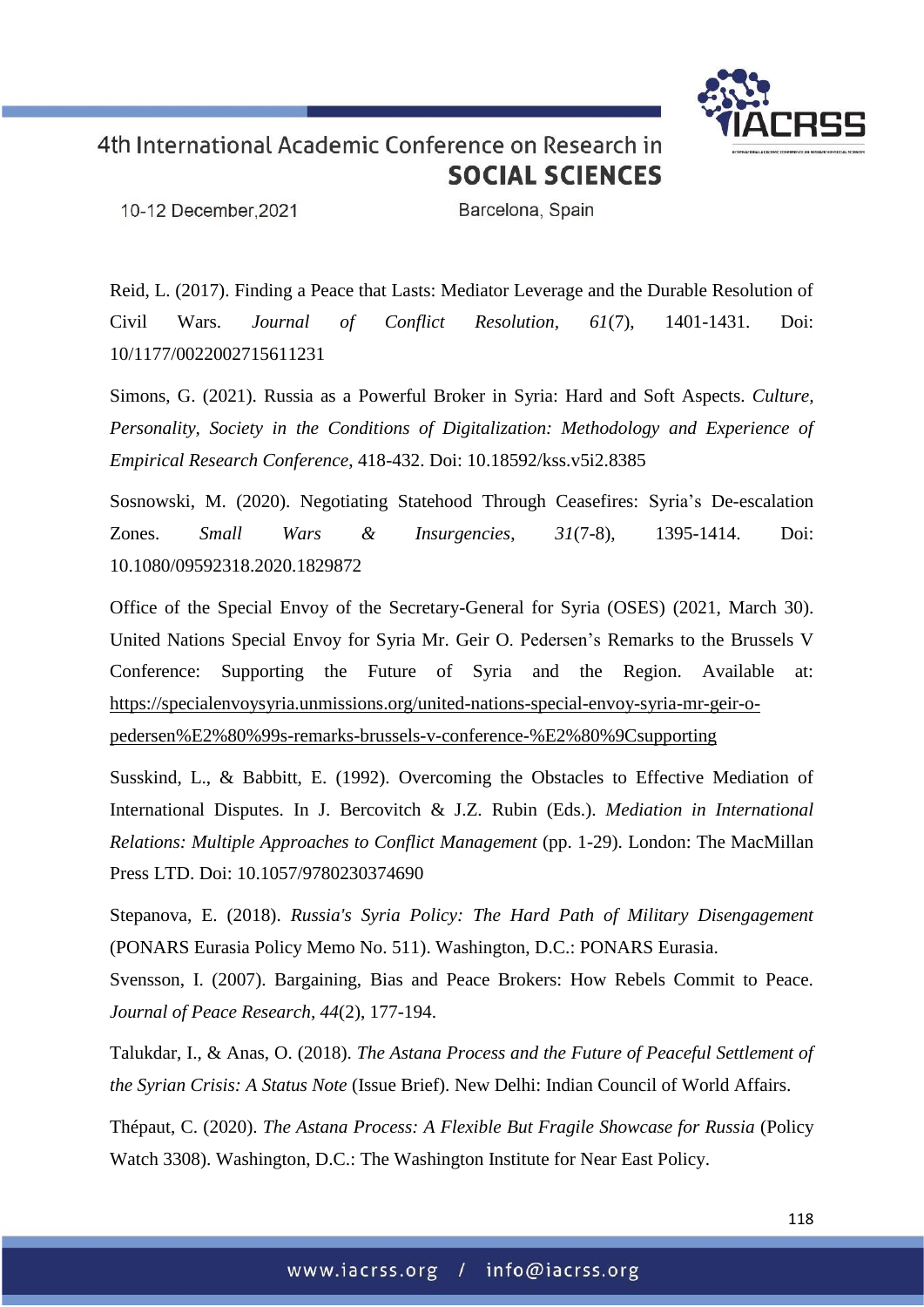

10-12 December.2021

Barcelona, Spain

United Nations (2012). *Guidance for Effective Mediation*. New York: United Nations.

United Nations General Assembly (2012). *Strengthening the Role of Mediation in the Peaceful Settlement of Disputes, Conflict Prevention and Resolution*. Sixty-sixth session. A/66/811. Available at: <https://undocs.org/A/66/811>

United Nations General Assembly Security Council (2012). *Identical Letters Dated 5 July 2012 from the Secretary-General Addressed to the President of the General Assembly and the President of the Security Council*. Sixty-sixth session. A/66/865-S/2012/522. Available at: <https://www.peaceagreements.org/viewmasterdocument/784>

UN News (2021a, September 28). Now Is the Time to Push for Political Resolution in Syria: UN Envoy. Available at: <https://news.un.org/en/story/2021/09/1101512>

UN News (2021b, October 22). 'Big Disappointment' over Lack of Syria Constitution Agreement*.* Available at: <https://news.un.org/en/story/2021/10/1103822>

UN News (2021c, May 26). If Syria's Key Players Remain 'More Invested in Conflict Management Than Conflict Resolution', Fighting Could Last Generations, Envoy Tells Security Council. Available at: <https://www.un.org/press/en/2021/sc14531.doc.htm>

United Nations Security Council (2015). *Resolution 2254.* S/RES/2254. Available at: <http://unscr.com/en/resolutions/doc/2254>

Wallensteen, P., & Svensson, I. (2014). Talking peace: International mediation in armed conflicts. *Journal of Peace Research*, 51*(2)*, 315-327. Doi: 10.1177/0022343313512223 Wehr, P. (1979). *Conflict Resolution*. Boulder: Westview Press

Younes, A. (2019, December 15). 'No war and no peace' in Syria, analysts say. *Aljazeera.*  Available at [https://www.aljazeera.com/news/2019/12/15/no-war-and-no-peace-in-syria](https://www.aljazeera.com/news/2019/12/15/no-war-and-no-peace-in-syria-analysts-say)[analysts-say](https://www.aljazeera.com/news/2019/12/15/no-war-and-no-peace-in-syria-analysts-say) *.*

Yüksel, E. Research Associate at the Clingendael Institute (independent think tank & diplomatic academy) in the Hague (Netherlands). Teams-interview on 16 March 2021.